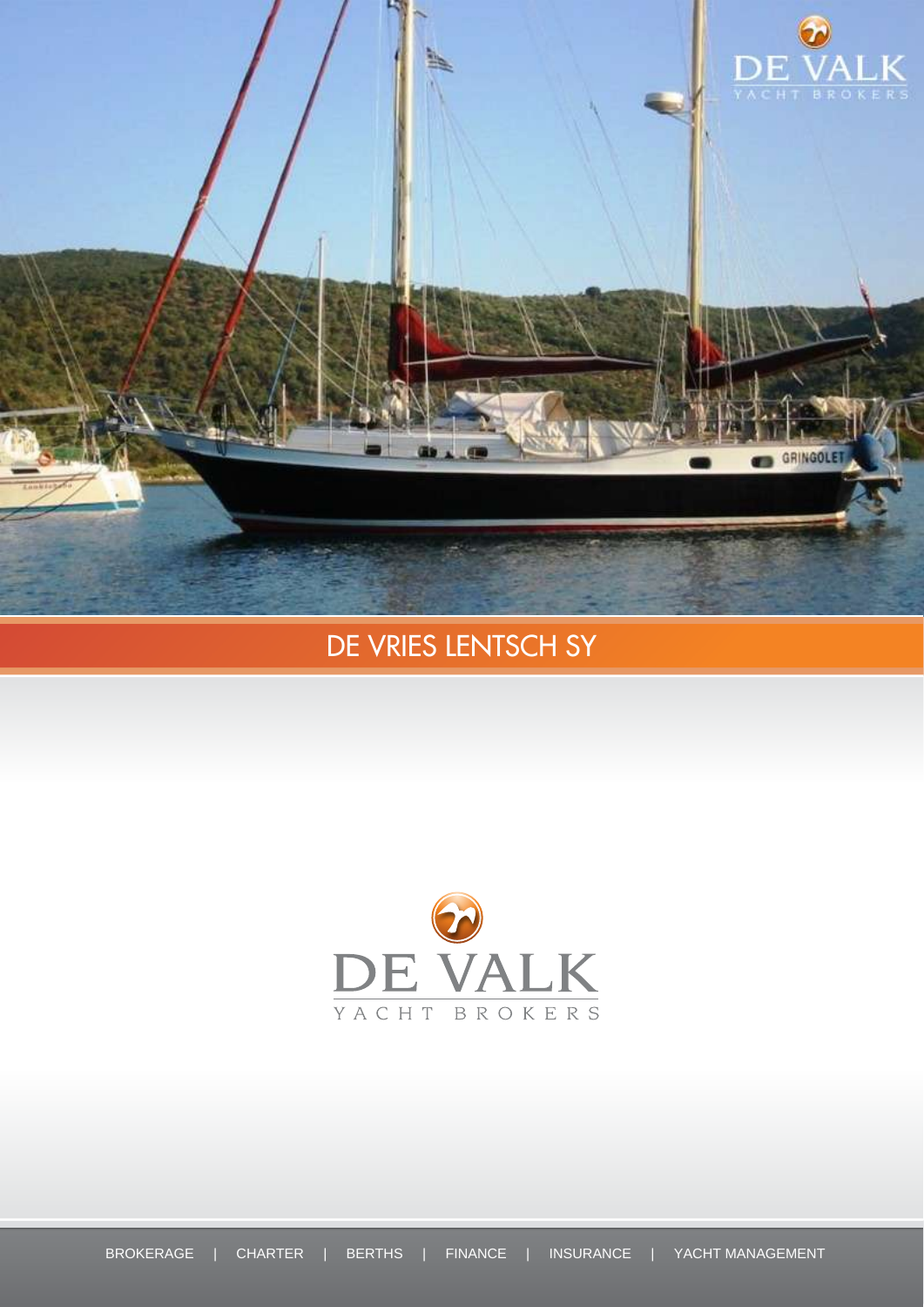#### **BROKER'S COMMENTS**

''This ketch at first was designed to be sailed by two persons around the world. After a number of improvements & modifications she can be sailed & handled by one person. She has sailed around UK, Baltic, French coast & the Mediterranean. Her name: GRINGOLET comes from the first horse mentioned in British History in Sir. Gawain & the green Knight.The yacht is so strong that justifies her historic name.''

#### **Sofia Ilia-Salvanou**

#### **SPECIFICATIONS**

| <b>Dimensions</b>   | $13,80 \times 3,60 \times 1,90 \text{ (m)}$ | <b>Builder</b>     | Yachtwerf Saarman BV |
|---------------------|---------------------------------------------|--------------------|----------------------|
| <b>Built</b>        | 1973                                        | Cabins             | 1.                   |
| <b>Material</b>     | <b>Steel</b>                                | <b>Berths</b>      | 4                    |
| Engine(s)           | 1 x Perkins M65 diesel                      | H <sub>p</sub> /Kw | 68 (hp), 49 (kw)     |
| <b>Asking price</b> | EUR 85.000 (vat: exempt)                    | Lying              | contact sales office |
|                     |                                             |                    |                      |

#### **CONTACT**

| <b>Sales office</b> | De Valk Corfu | <b>Telephone</b> | +302661118095   |
|---------------------|---------------|------------------|-----------------|
| <b>Address</b>      | Marina Gouvia | <b>Fax</b>       | +302661118095   |
|                     | 490 83 Corfu  | E-mail           | corfu@devalk.nl |
|                     | Greece        |                  |                 |

#### **DISCLAIMER**

These particulars are given in good faith as supplied but cannot be guaranteed and cannot be used for contracts.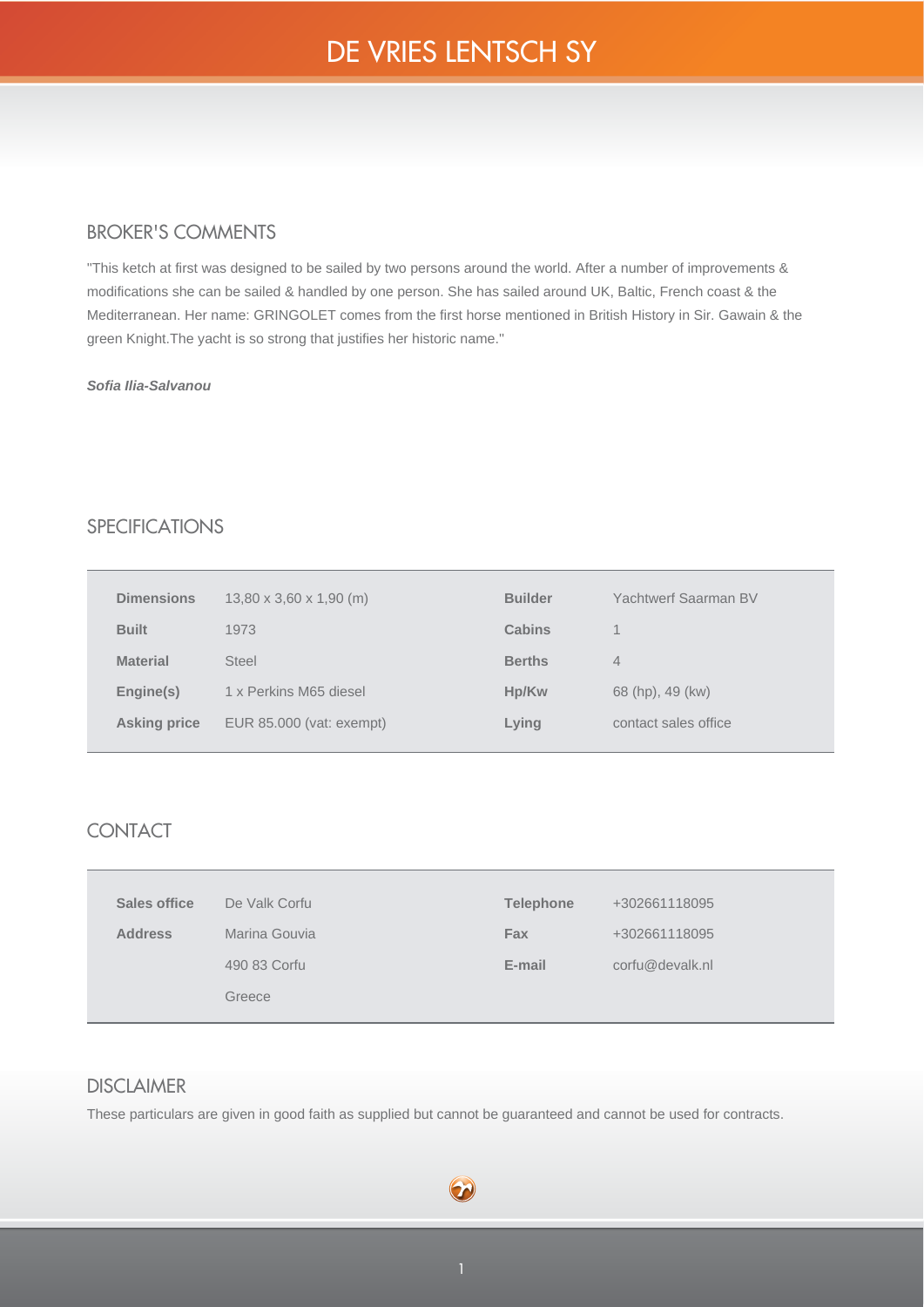### **GENERAL**

| <b>Model</b>                   | DE VRIES LENTSCH SY                                           |
|--------------------------------|---------------------------------------------------------------|
| <b>Type</b>                    | sailing yacht                                                 |
| LOA(m)                         | 13,80                                                         |
| $LWL$ (m)                      | 9,00                                                          |
| Beam (m)                       | 3,60                                                          |
| Draft (m)                      | 1,90                                                          |
| Air draft (m)                  | 14,20                                                         |
| Headroom (m)                   | 1,90                                                          |
| Year built                     | 1973                                                          |
| Launched                       | 1974                                                          |
| <b>Builder</b>                 | Yachtwerf Saarman BV                                          |
| Country                        | The Netherlands                                               |
| <b>Designer</b>                | Willem De Vries                                               |
| Displacement (t)               | 16                                                            |
| <b>Ballast (tonnes)</b>        | $lead$ 1.8                                                    |
| <b>CE</b> norm                 | <b>NA</b>                                                     |
| <b>Hull material</b>           | steel                                                         |
| <b>Hull colour</b>             | black Black/white, Black 1999 Hull repainted                  |
| Hull thickness (mm)            | 4                                                             |
| <b>Hull shape</b>              | round-bilged                                                  |
| <b>Keel type</b>               | long keel 2001:Keel stripped & sand blasted & repainted       |
| <b>Bilge keels</b>             | yes                                                           |
| <b>Superstructure material</b> | steel                                                         |
| Superstructure (mm)            | 3                                                             |
| Deck plate thickness (mm)      | 3                                                             |
| <b>Rubbing strake</b>          | stainless steel                                               |
| Deck material                  | steel 3mm 1999: New teak on aft Deck & New teak cockpit floor |
| Deck finish                    | teak                                                          |
| Superstructure deck finish     | teak                                                          |
| <b>Cockpit deck finish</b>     | teak                                                          |

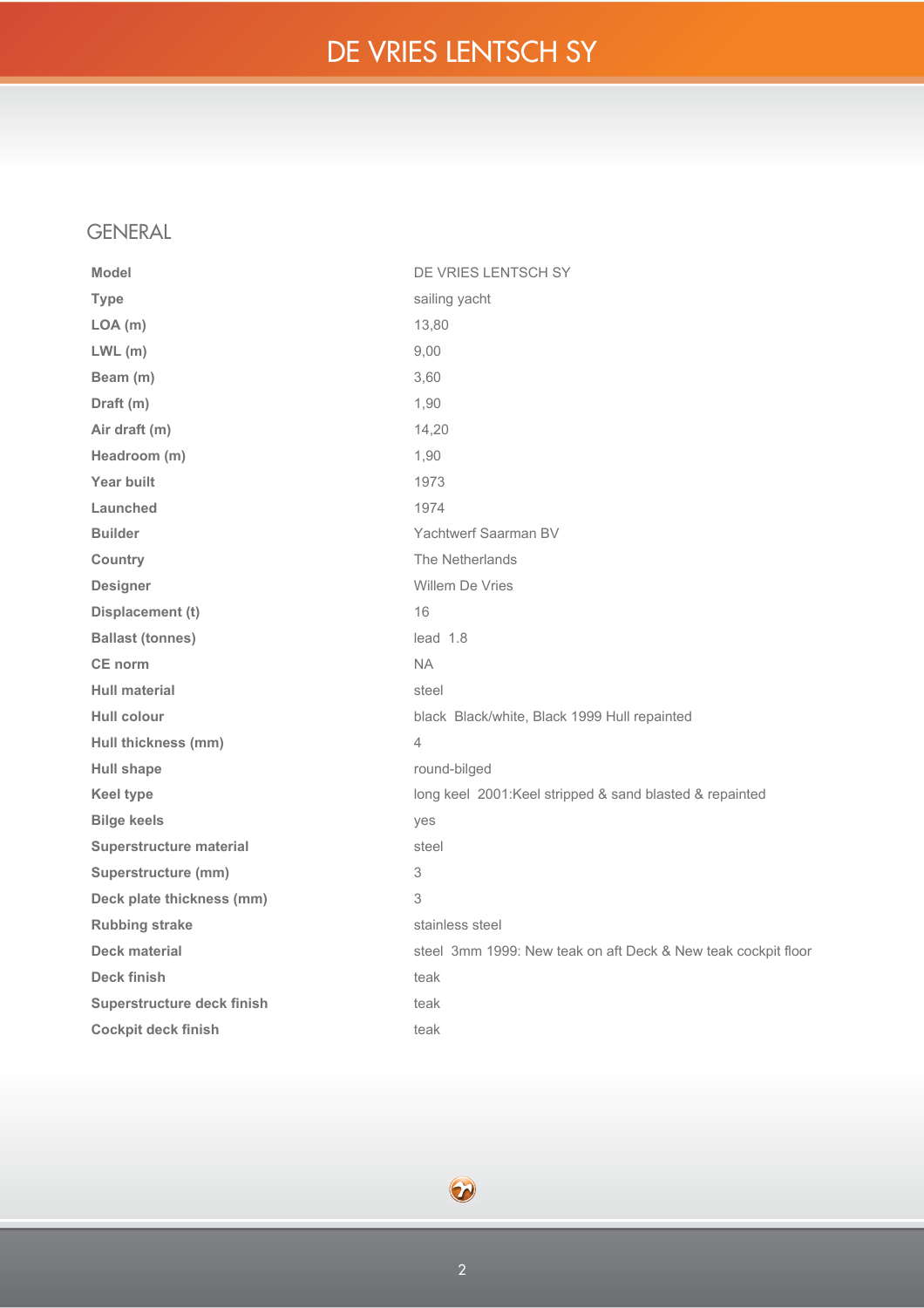| <b>Antifouling (year)</b>         | 2022                                                                                |
|-----------------------------------|-------------------------------------------------------------------------------------|
| <b>Dorades</b>                    | 4                                                                                   |
| <b>Window frame</b>               | stainless steel Bronze with safety Glass                                            |
| <b>Window material</b>            | tempered glass                                                                      |
| <b>Deckhatch</b>                  | yes                                                                                 |
| <b>Portholes</b>                  | stainless steel with stainless steel flanges & bronze framewith mosquito<br>screens |
| <b>Insulation</b>                 | airfoil                                                                             |
| <b>Flybridge suncover</b>         | Not possible when sailing mainsheet                                                 |
| Mast can be lowered               | manual construction is partly available                                             |
| Fuel tank (litre)                 | steel 300 2015 refit of fuel system-cleaning fuel tanks & double filter             |
| Fuel tank 2 (litre)               | steel 300, cleaned in 2015, empty                                                   |
| Level indicator (fuel tank)       | on Tank 1                                                                           |
| <b>Freshwater tank (litre)</b>    | steel 900                                                                           |
| Level indicator (freshwater)      | yes                                                                                 |
| <b>Blackwater tank (litre)</b>    | steel 75                                                                            |
| <b>Blackwater tank extraction</b> | pump via bilge pump                                                                 |
| <b>Wheel steering</b>             | cable steering                                                                      |
| <b>Emergency tiller</b>           | yes                                                                                 |
| More info on hull                 | 3 watertight compartments                                                           |
| Extra info                        | Original drwings available.                                                         |
| Extra info                        | Rudder filled with oil, custom built bearings according Lloyds                      |
| <b>Extra info</b>                 | yes                                                                                 |

### **ACCOMMODATION**

| Cabins          | 1           |
|-----------------|-------------|
| <b>Berths</b>   | 4           |
| <b>Interior</b> | mahogany    |
| Floor           | wood Carpet |
| Open cockpit    | yes         |
| Aft deck        | Teak        |
|                 |             |

 $\bigodot$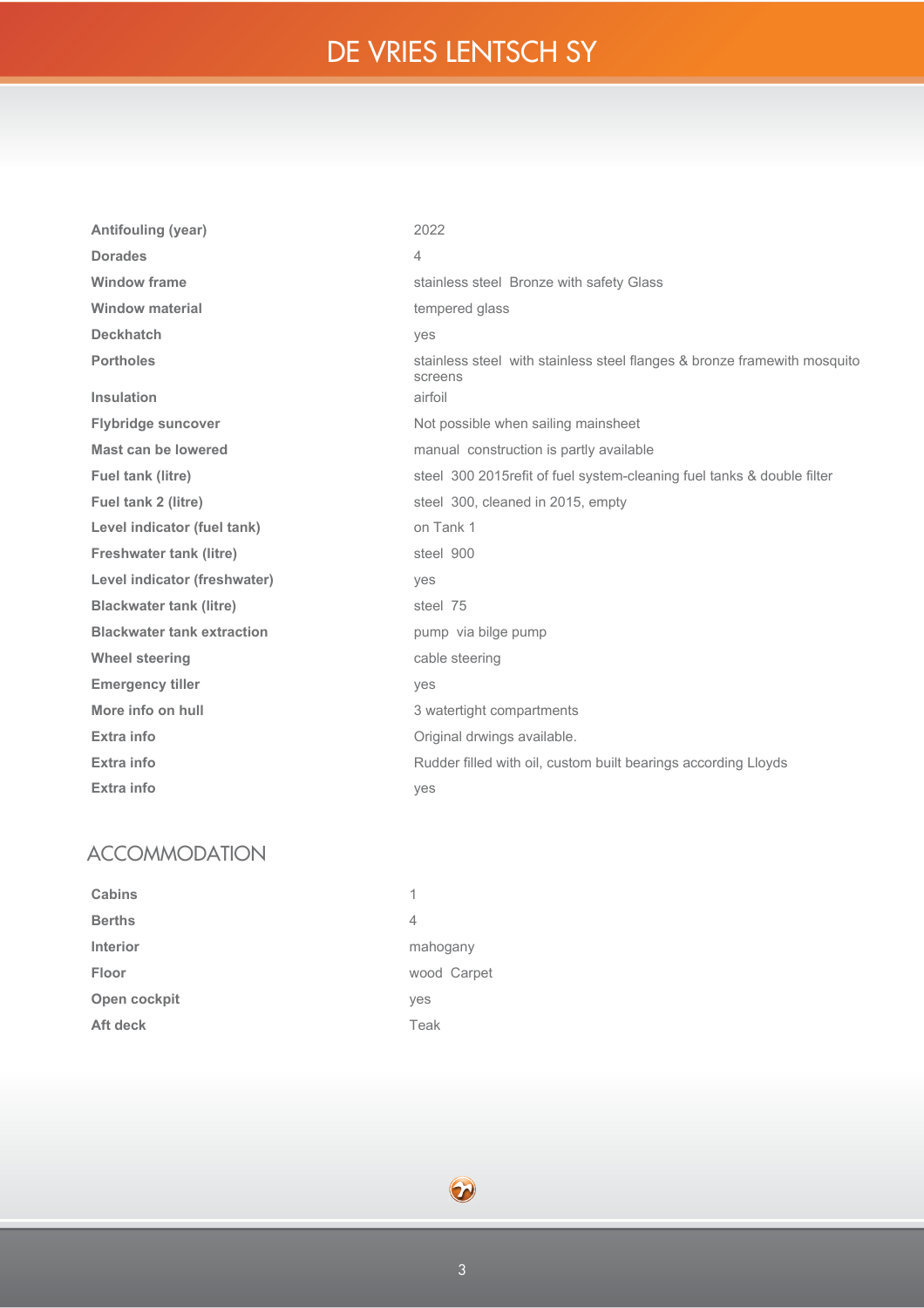| Saloon                        | yes                                                                        |
|-------------------------------|----------------------------------------------------------------------------|
| Headroom saloon (m)           | 1,90                                                                       |
| <b>Heating</b>                | Gas heater (not sure if it is in working order)                            |
| <b>Navigation center</b>      | yes                                                                        |
| <b>Chart table</b>            | yes                                                                        |
| <b>Aft Cabin</b>              | yes                                                                        |
| Dinette to convert into berth | yes                                                                        |
| <b>Galley</b>                 | yes                                                                        |
| Countertop                    | stainless steel                                                            |
| <b>Sink</b>                   | stainless steel 2007 sink work top replaced with stainless steel           |
| Cooker                        | calor gas                                                                  |
| Oven                          | Gas                                                                        |
| <b>Gas alarm</b>              | yes                                                                        |
| <b>Fridge</b>                 | 2007 Additional top opening galley fridge fitted                           |
| Hot water system              | $220V + engine$                                                            |
| Water pressure system         | electrical                                                                 |
| Coffee maker                  | yes                                                                        |
| <b>Owners cabin</b>           | double bed Aft cabin: new bathroom fitted with shower &wardroom in<br>2002 |
| Bed length (m)                | 1,90                                                                       |
| Wardrobe                      | hanging/drawers/shelves                                                    |
| <b>Bathroom</b>               | en suite                                                                   |
| <b>Toilet</b>                 | en suite                                                                   |
| <b>Toilet system</b>          | yes                                                                        |
| Wash basin                    | in the bathroom                                                            |
| <b>Shower</b>                 | separate                                                                   |
| Extra info                    | FRIDGE 2 Electrolux, 12Vdc, 230Vac & Gas, not in working order             |
| Extra info                    | Saloon is a second cabin with 2 Berths                                     |

### **MACHINERY**

**No of engines 1**

 $\odot$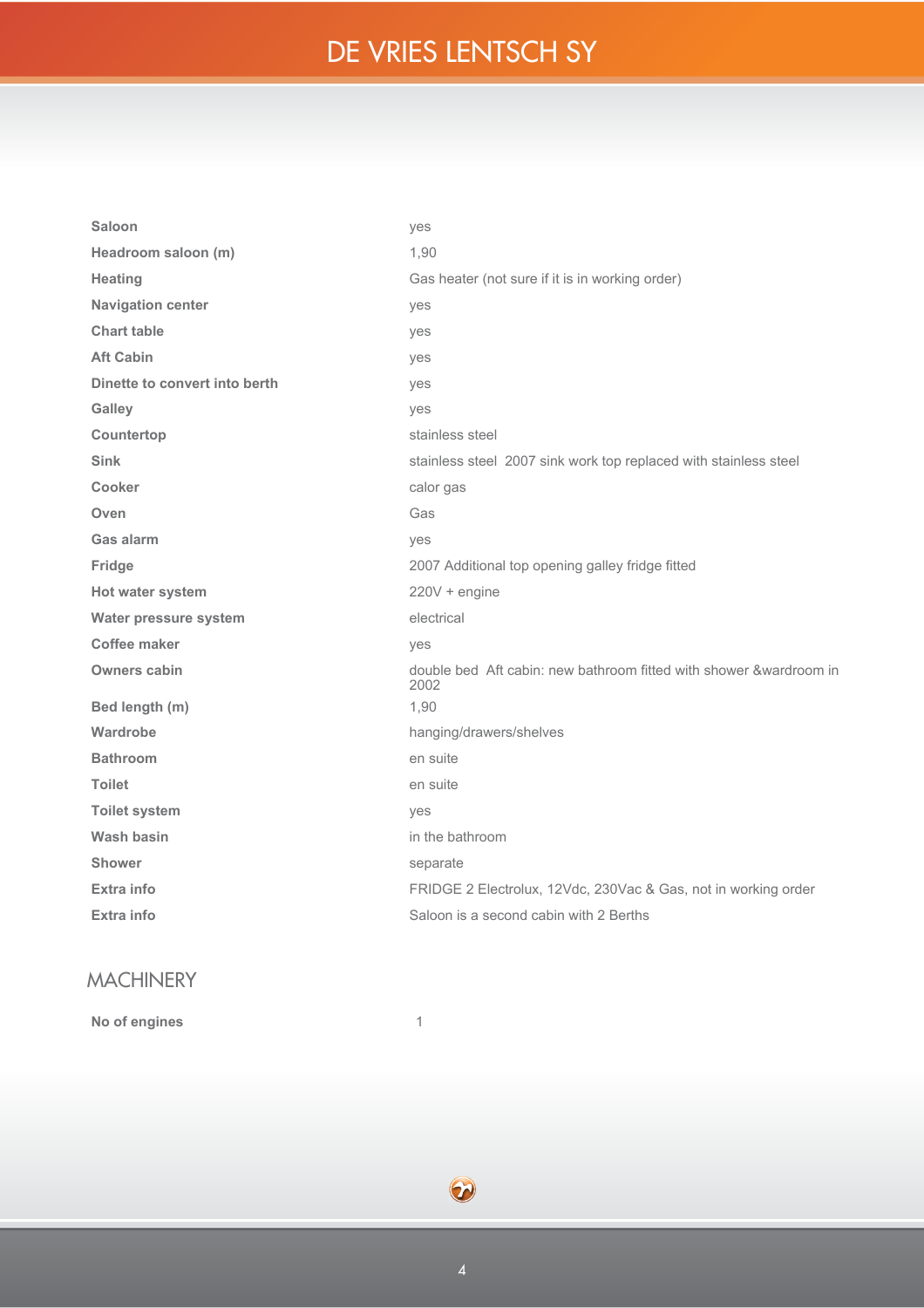| <b>Make</b>                     | Perkins                                                          |
|---------------------------------|------------------------------------------------------------------|
| <b>Type</b>                     | M65                                                              |
| <b>HP</b>                       | 68                                                               |
| <b>kW</b>                       | 49                                                               |
| Fuel                            | diesel                                                           |
| Year installed                  | 2003                                                             |
| Maximum speed (kn)              | 7,00                                                             |
| <b>Cruising speed (kn)</b>      | 6,00                                                             |
| Consumption (I/hr)              | 4,00                                                             |
| <b>Engine hours</b>             | 1490                                                             |
| <b>Engine cooling system</b>    | seawater & exchanger                                             |
| <b>Drive</b>                    | shaft                                                            |
| <b>Shaft seal</b>               | Volvo shaft seal                                                 |
| <b>Engine controls</b>          | electrical & bowden cable                                        |
| Gearbox                         | hydraulic                                                        |
| <b>Bowthruster</b>              | electric 3 Kw VETUS 2003 with controls at steering column fitted |
| <b>Propeller type</b>           | fixed                                                            |
| <b>Propeller blades</b>         | 3                                                                |
| <b>Propeller shaft material</b> | stainless steel                                                  |
| <b>Shaft lubrication</b>        | water                                                            |
| <b>Manual bilge pump</b>        | yes                                                              |
| <b>Electric bilge pump</b>      | yes                                                              |
| <b>Bilge alarm</b>              | yes                                                              |
| <b>Electrical installation</b>  | 1992 and 2014 Electrical system overhauled & rewired             |
| Generator                       | Alternators: Perkins 65A+ Balmar 100A                            |
| <b>Batteries</b>                | yes                                                              |
| <b>Start battery</b>            | 1X 55 Ah 2016                                                    |
| <b>Service battery</b>          | 2X 225 Ah 2020                                                   |
| <b>Bowthruster battery</b>      | 2X 150 Ah                                                        |
| <b>Windlass battery</b>         | yes                                                              |
| <b>Battery charger</b>          | yes                                                              |
| <b>Battery charger/inverter</b> | Victron energie, Atlas C12/1500                                  |

 $\bullet$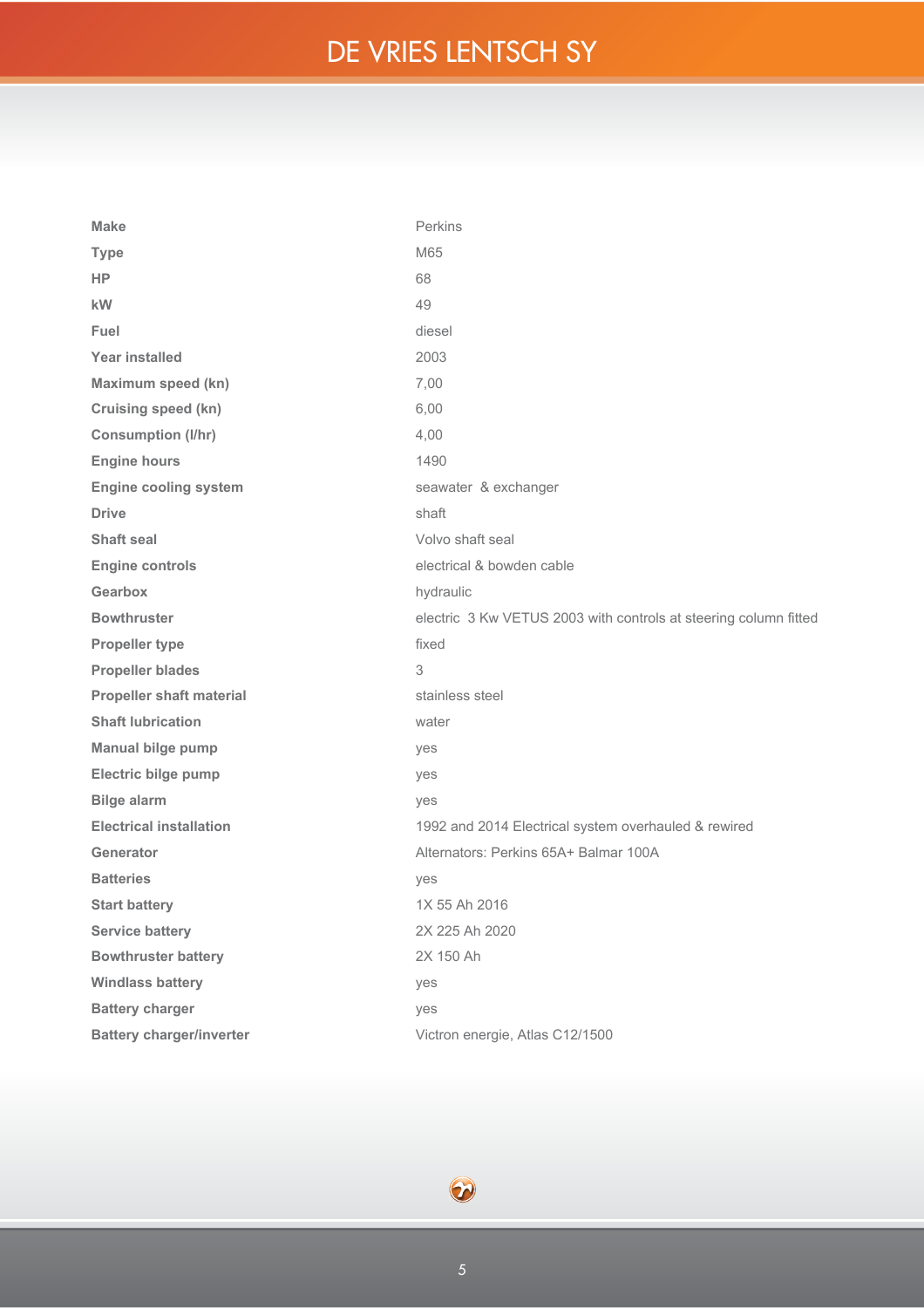| Solar panel                   | Siemens M75, Victron energie charger                            |
|-------------------------------|-----------------------------------------------------------------|
| Diode battery combiners       | <b>BS 160</b>                                                   |
| Shorepower                    | with cable                                                      |
| <b>Insulation transformer</b> | Diode earth protector                                           |
| Extra info                    | Large engine room with work bench & built in tool cupboards     |
| Extra info                    | The yacht first 25 years was maintained by Van Dam Shipyard NL  |
| Extra info                    | The last 9 years the yacht stays 10 month on Dry Dock in a yard |

### **NAVIGATION**

| <b>Compass</b>           | yes                      |
|--------------------------|--------------------------|
| Depth sounder            | 2013 Raymarine ST 60+    |
| Log                      | 2013 Raymarine ST 60+    |
| Windset                  | 2013 Raymarine ST 60+    |
| <b>VHF</b>               | Sailer RT 144            |
| <b>VHF</b> handheld      | iCom IC-M910D            |
| <b>Autopilot</b>         | Raymarine Autohelm 6000  |
| Radar                    | Raytheon (Raymarine) R20 |
| <b>GPS</b>               | Garmin GPS 128           |
| <b>Navtex</b>            | NASA 92                  |
| <b>Navigation lights</b> | yes                      |

### **EQUIPMENT**

| <b>Fixed windscreen</b>  | ves  |
|--------------------------|------|
| Sprayhood                | 2004 |
| Sprayhood with grab rail | yes  |
| Sun awning               | yes  |
| <b>Winter cover</b>      | 2015 |
| <b>Cockpit cushions</b>  | yes  |
| <b>Cockpit table</b>     | yes  |

 $\odot$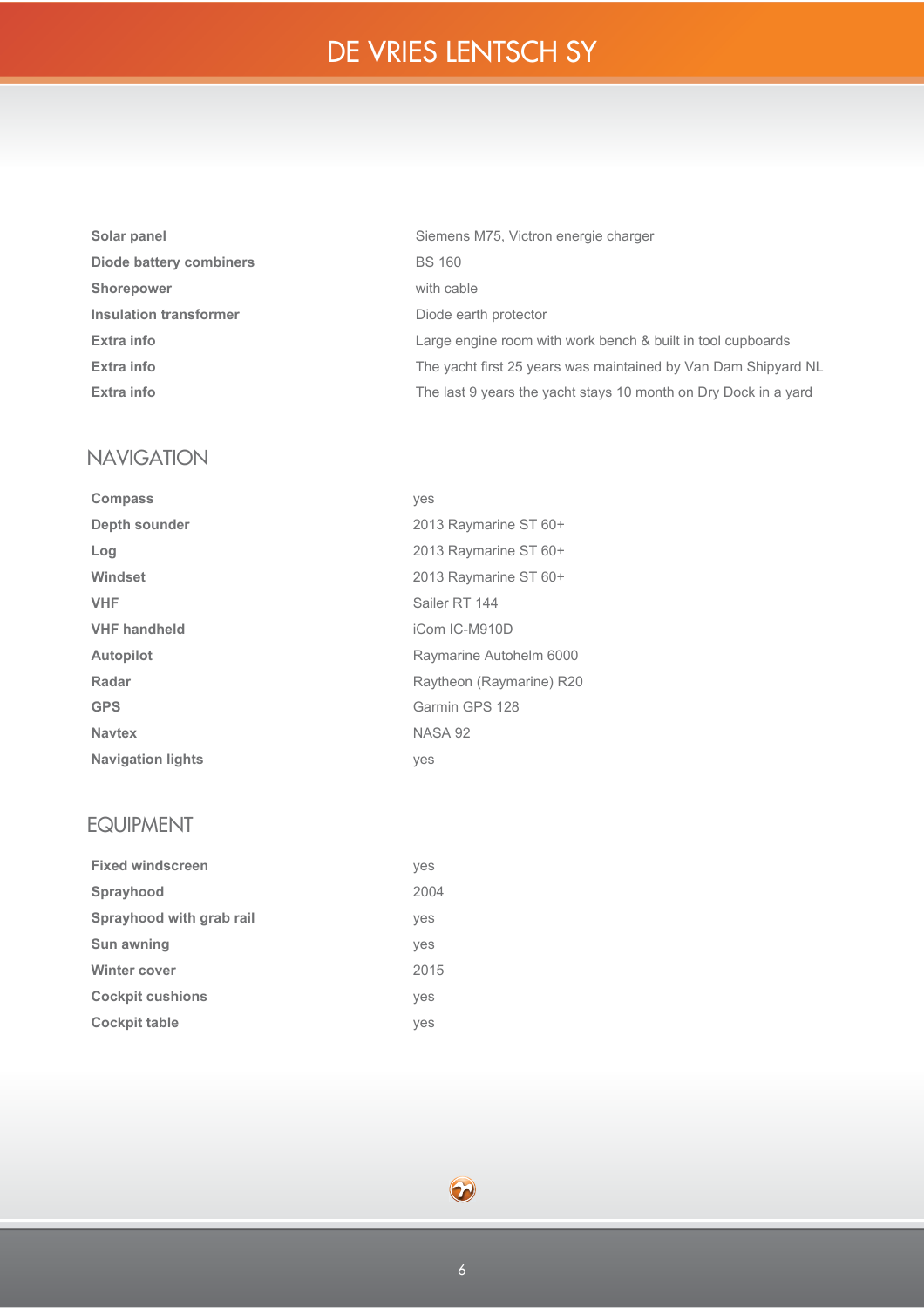| <b>Bathing platform</b>      | 2003                                               |
|------------------------------|----------------------------------------------------|
| <b>Boarding ladder</b>       | 2003                                               |
| <b>Bow ladder</b>            | yes                                                |
| Deck shower                  | yes                                                |
| Anchor                       | Bruce 20 Kg On the Bow                             |
| Anchor chain                 | 110 m, 10 mm                                       |
| Anchor 2                     | Delta 15 Kg on the stern, main control at steering |
| Anchor chain                 | 50 m, 8 mm                                         |
| <b>Windlass</b>              | electrical On the Bow, Fortrans Tigres             |
| Windlass aft                 | electrical On the stern                            |
| <b>Dinghy</b>                | inflatable 2013 Zodiac cadet 240                   |
| <b>Outboard</b>              | Yamaha 2,5 PK 2015                                 |
| <b>Outboard support</b>      | yes                                                |
| <b>Davits</b>                | aluminum                                           |
| <b>Davits controls</b>       | manual                                             |
| Sea railing                  | yes                                                |
| <b>Pushpit</b>               | modified 2006 for easy access on & off the boat    |
| Life raft                    | container 2016 4P safeguard HYF-U4II               |
| Life raft (pers)             | 4                                                  |
| Last life raft survey        | 2016                                               |
| Lifejackets                  | 4 Inflatable                                       |
| <b>Safety harness</b>        | 2                                                  |
| Lifebuoy                     | yes                                                |
| <b>Radar reflector</b>       | yes                                                |
| <b>Fenders</b>               | 8                                                  |
| <b>Mooring lines</b>         | yes                                                |
| <b>Spare parts</b>           | yes                                                |
| <b>Tools</b>                 | yes                                                |
| <b>iPod connection</b>       | :USB POWER CONNECTION                              |
| <b>Surround Sound System</b> | yes                                                |
| Sub-woofer                   | yes                                                |
| <b>Clock - barometer</b>     | yes                                                |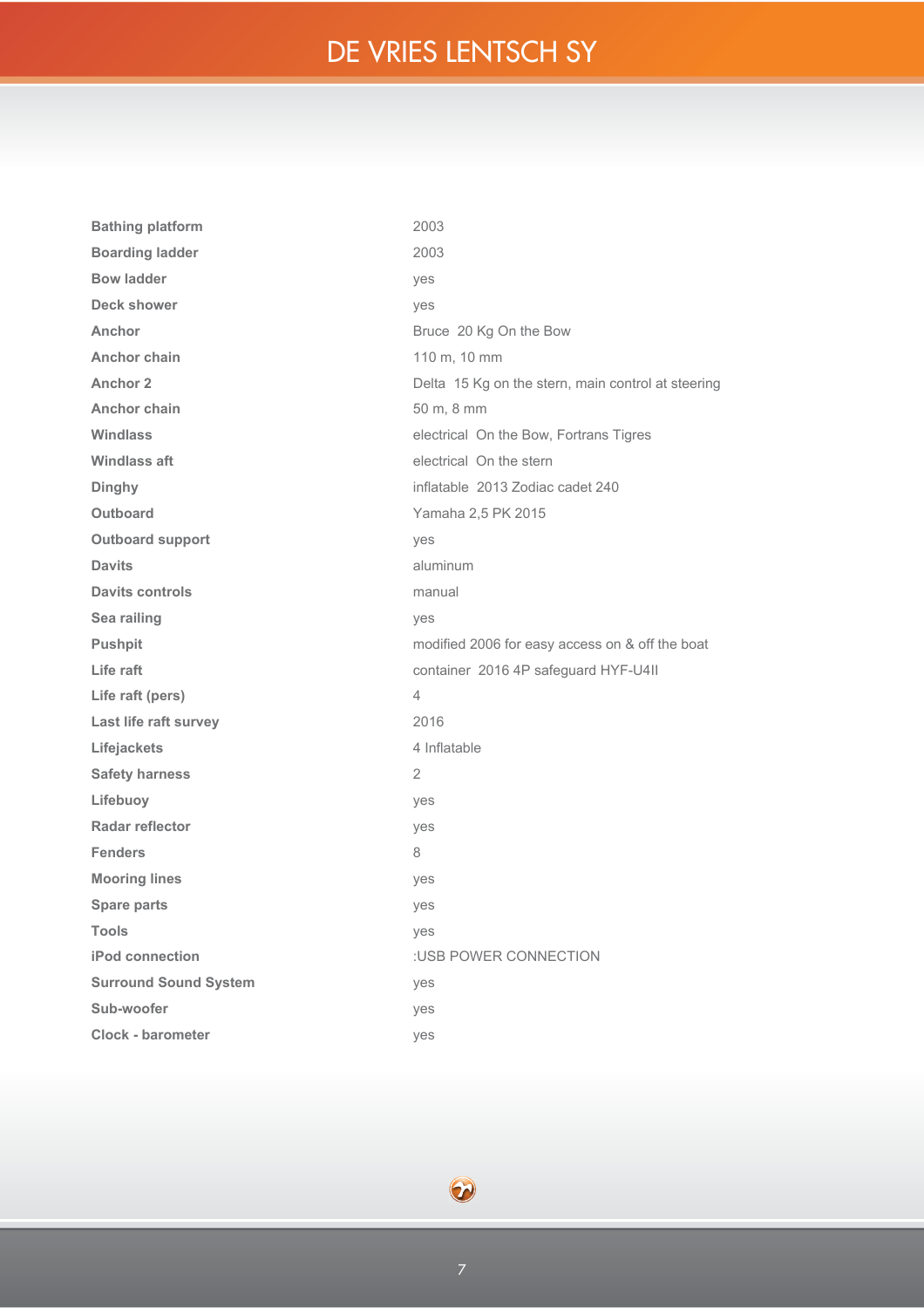| <b>Fire extinguisher</b>    | З                                                    |
|-----------------------------|------------------------------------------------------|
| Latest extinguisher survey  | 2014                                                 |
| Extinguisher in engine room |                                                      |
| Extra info                  | Fire detectors 2014 fitted                           |
| Extra info                  | 2016 Replacement of water lock VETUS Heavy duty NLP6 |
| Extra info                  | 2017 Replacement of all hot-cold water tubes         |

#### **RIGGING**

| <b>Rigging</b>                 | ketch-cutter 1992 Stainless steel rigging renewed. New Booms fitted. |
|--------------------------------|----------------------------------------------------------------------|
| <b>Brand mast</b>              | <b>Neutmast</b>                                                      |
| <b>Material mast</b>           | aluminium coated                                                     |
| <b>Spreaders</b>               | yes                                                                  |
| Keel stepped mast              | ves                                                                  |
| <b>Mast lowering system</b>    | NOT COMPLETE                                                         |
| <b>Mainsail</b>                | 24m2 1997                                                            |
| <b>Mainsail cover</b>          | Lazy Jack 2015                                                       |
| <b>Fully battened mainsail</b> | PARTLY ONLY                                                          |
| <b>Topsail</b>                 | yes                                                                  |
| <b>Mizzen</b>                  | 13,5m2 1998                                                          |
| <b>Mizzen sailcover</b>        | Lazy Jack 2015                                                       |
| Mizzen staysail                | 35m2 1992                                                            |
| Jib                            | 17m2 1994, FURLEX Roller furling system                              |
| Gennaker                       | 85m2 1992 (Cruising Shute)                                           |
| Yankee                         | 30,4m2 1996, FURLEX Roller furling system                            |
| <b>Reefing System</b>          | Main sail with reef points, 3 reefs                                  |
| <b>Boomvang</b>                | yes                                                                  |
| <b>Genoa sheetwinches</b>      | 2 for Jib, 2 for Yankee                                              |
| <b>Halyard winches</b>         | <b>ON MAST</b>                                                       |
| <b>Multifunctional winches</b> | halyard/sheet winches                                                |
| <b>Winchcovers</b>             | yes                                                                  |
|                                |                                                                      |

 $\odot$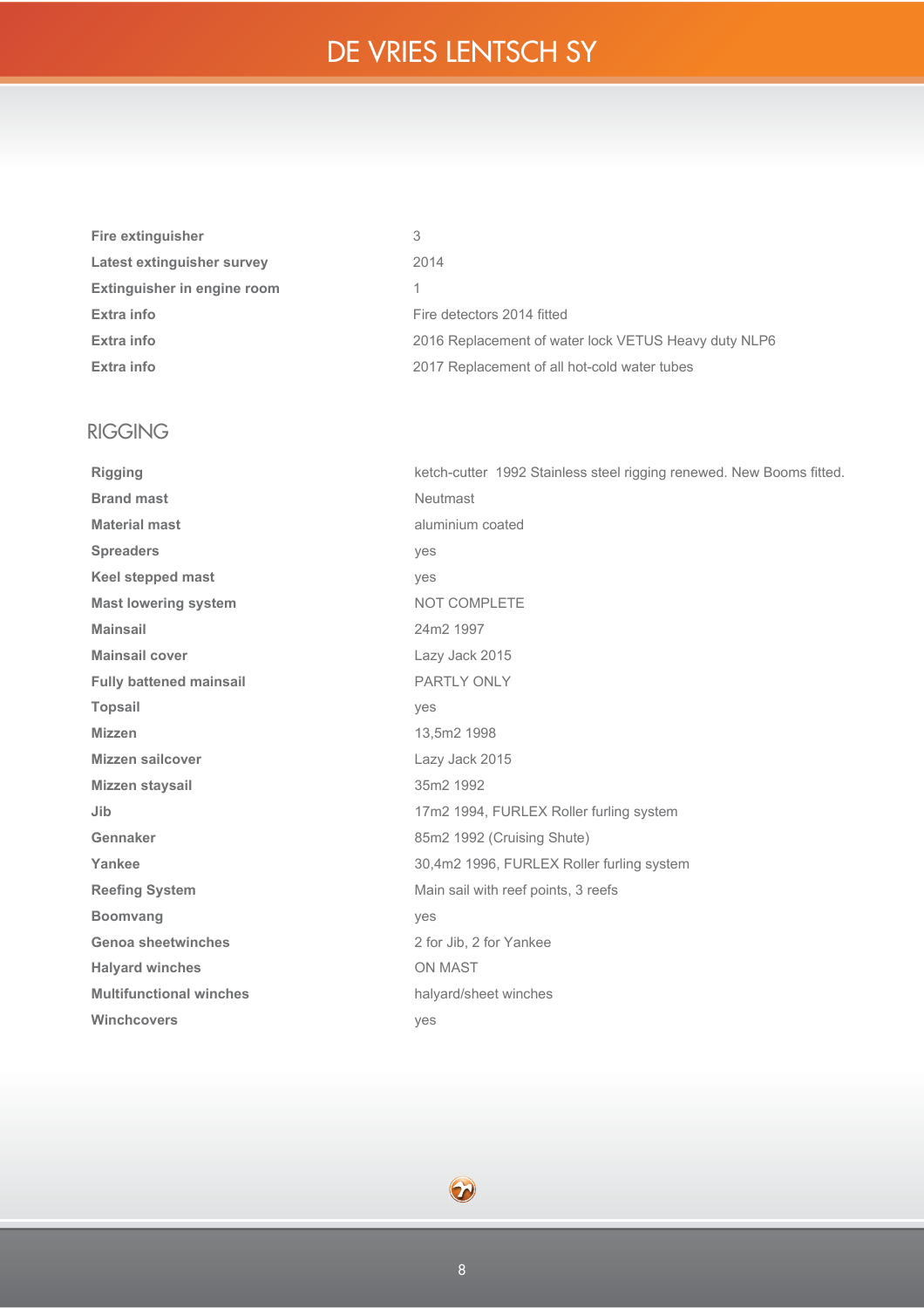**Spi-pole aluminium Extra info Spare sail for main & mizzen Extra info Masts & Booms by Van der Neut**

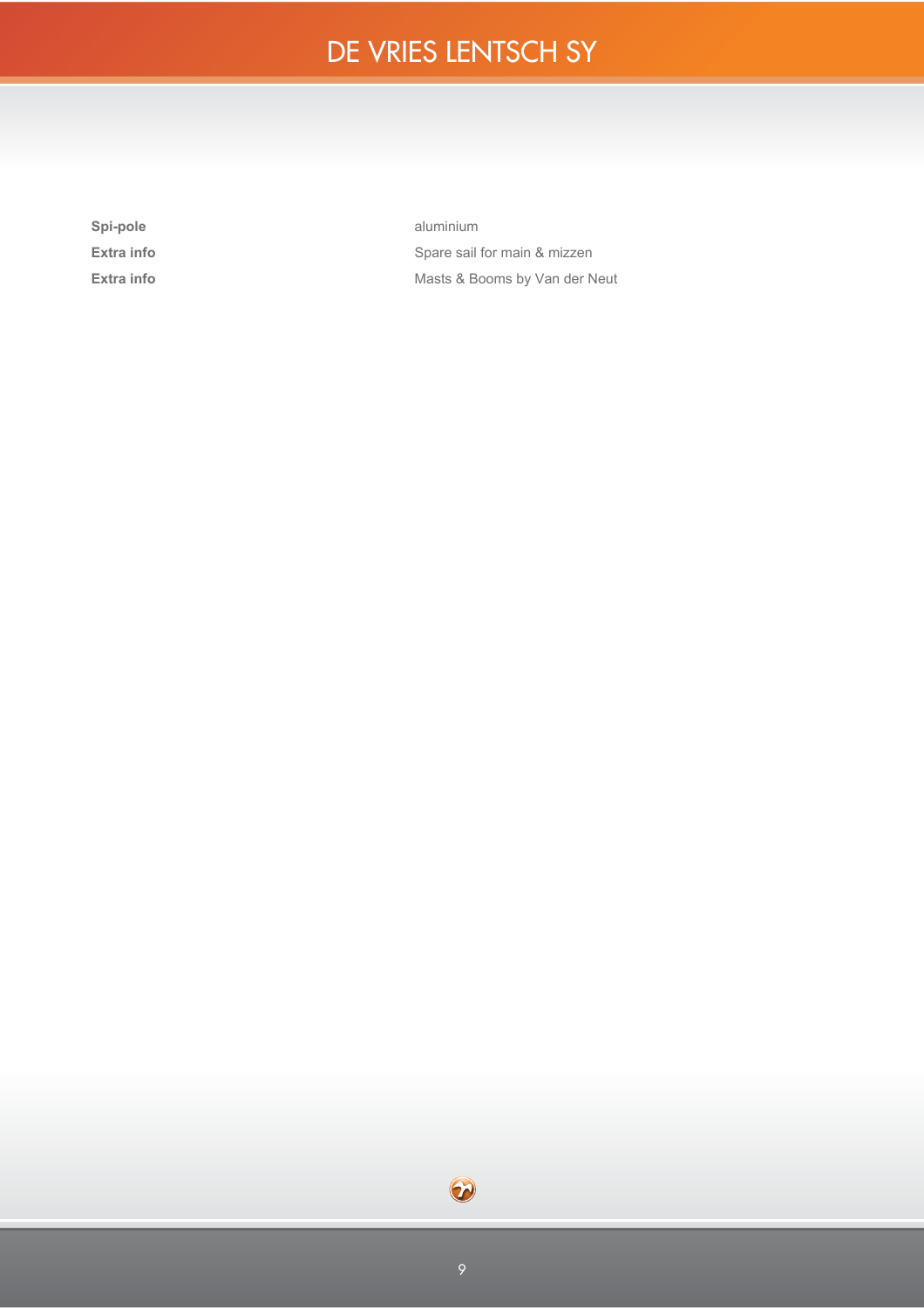# $'(95,(6)/(1768+6<$



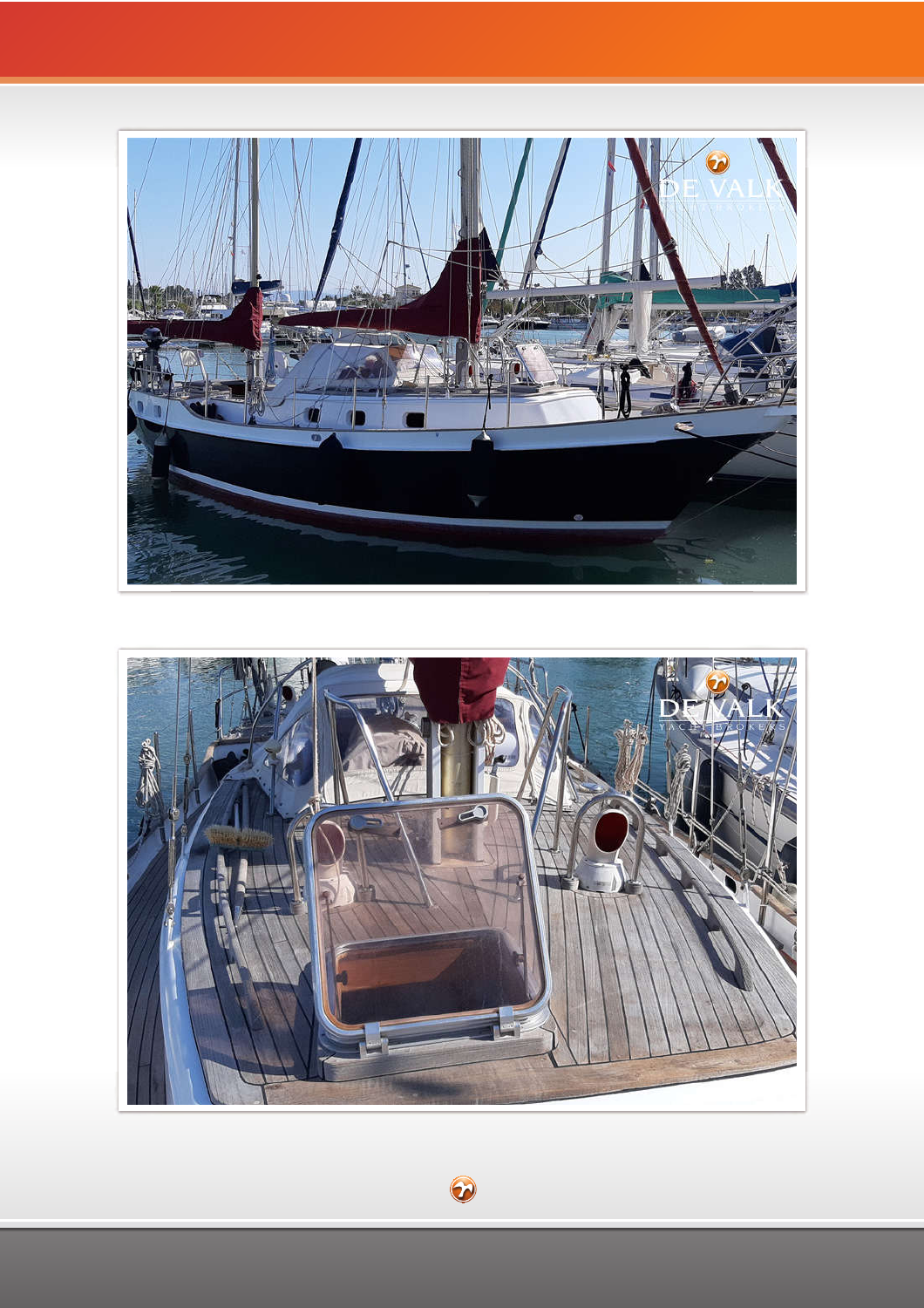| ---- |  |
|------|--|
|      |  |
|      |  |
|      |  |
|      |  |
|      |  |
|      |  |
|      |  |
|      |  |
|      |  |
|      |  |
|      |  |
|      |  |
|      |  |
|      |  |
|      |  |
|      |  |
|      |  |
|      |  |
|      |  |
|      |  |
|      |  |
|      |  |
|      |  |
|      |  |
|      |  |
|      |  |
|      |  |
|      |  |
|      |  |
|      |  |
|      |  |
|      |  |
|      |  |
|      |  |
|      |  |
|      |  |
|      |  |
|      |  |
|      |  |
|      |  |
|      |  |
|      |  |
|      |  |
|      |  |
|      |  |
|      |  |
|      |  |
|      |  |
|      |  |
|      |  |
|      |  |
|      |  |
|      |  |
|      |  |
|      |  |
|      |  |
|      |  |
|      |  |

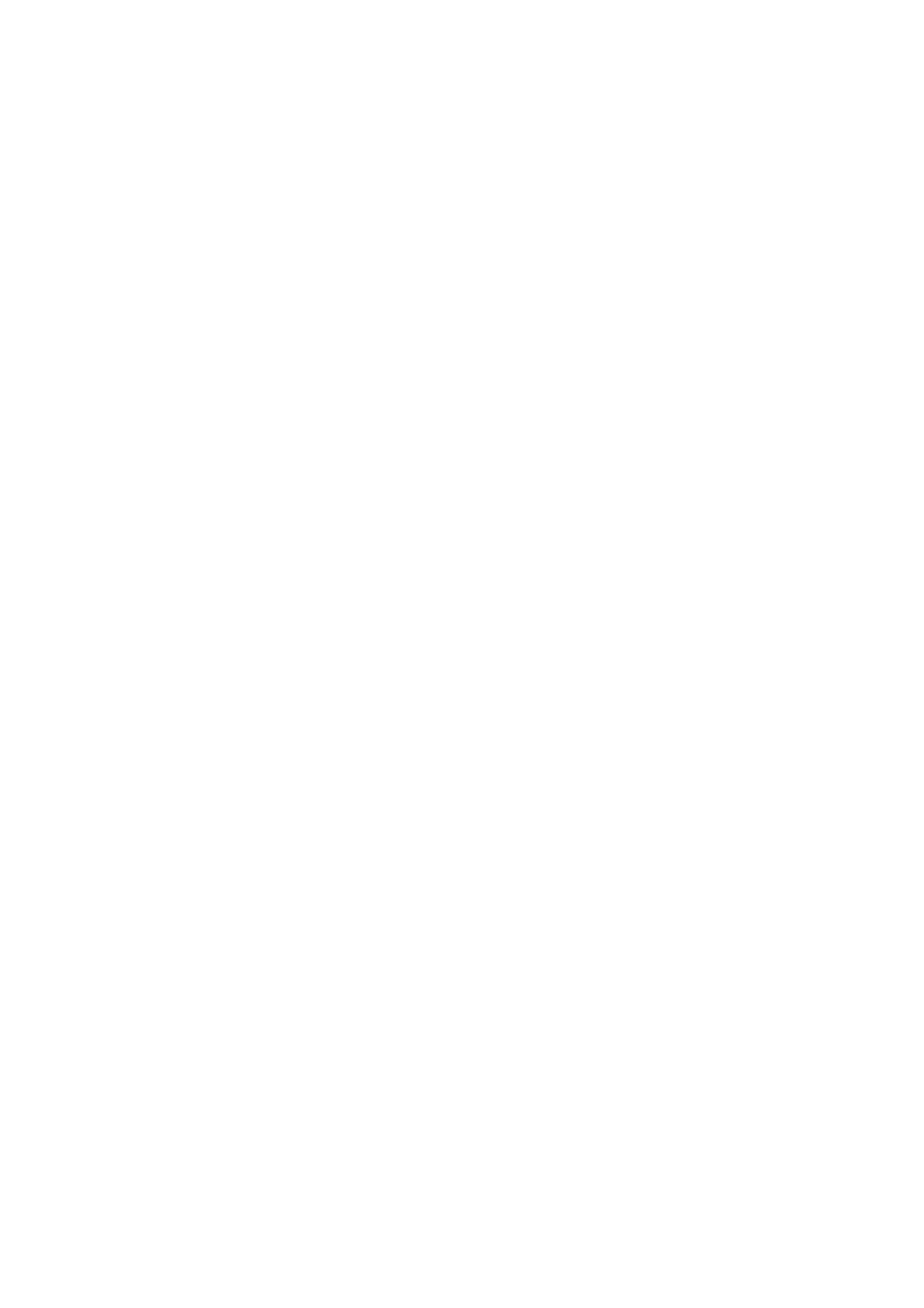| ---- |  |
|------|--|
|      |  |
|      |  |
|      |  |
|      |  |
|      |  |
|      |  |
|      |  |
|      |  |
|      |  |
|      |  |
|      |  |
|      |  |
|      |  |
|      |  |
|      |  |
|      |  |
|      |  |
|      |  |
|      |  |
|      |  |
|      |  |
|      |  |
|      |  |
|      |  |
|      |  |
|      |  |
|      |  |
|      |  |
|      |  |
|      |  |
|      |  |
|      |  |
|      |  |
|      |  |
|      |  |
|      |  |
|      |  |
|      |  |
|      |  |
|      |  |
|      |  |
|      |  |
|      |  |
|      |  |
|      |  |
|      |  |
|      |  |
|      |  |
|      |  |
|      |  |
|      |  |
|      |  |
|      |  |
|      |  |
|      |  |
|      |  |
|      |  |
|      |  |

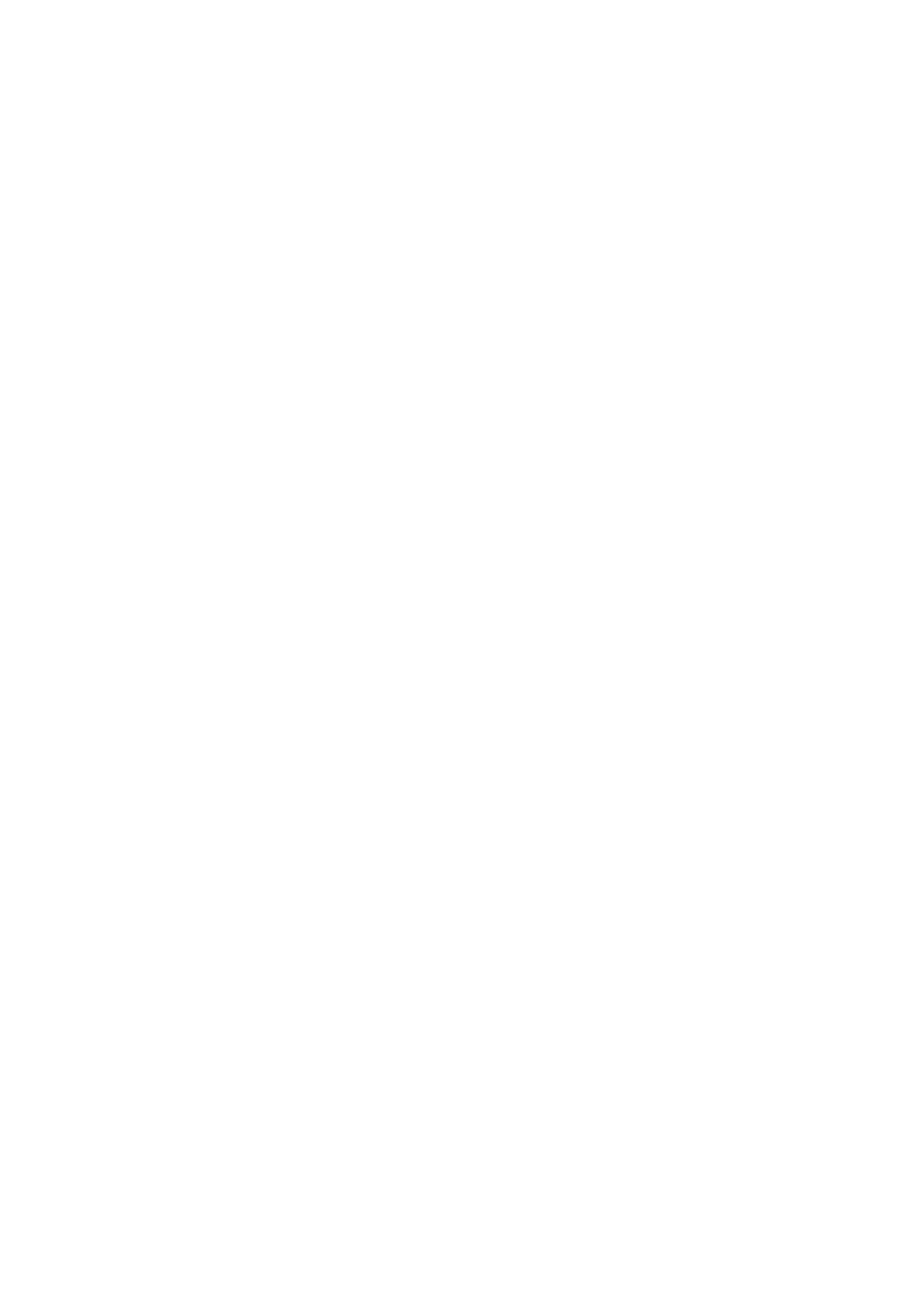| ---- |  |
|------|--|
|      |  |
|      |  |
|      |  |
|      |  |
|      |  |
|      |  |
|      |  |
|      |  |
|      |  |
|      |  |
|      |  |
|      |  |
|      |  |
|      |  |
|      |  |
|      |  |
|      |  |
|      |  |
|      |  |
|      |  |
|      |  |
|      |  |
|      |  |
|      |  |
|      |  |
|      |  |
|      |  |
|      |  |
|      |  |
|      |  |
|      |  |
|      |  |
|      |  |
|      |  |
|      |  |
|      |  |
|      |  |
|      |  |
|      |  |
|      |  |
|      |  |
|      |  |
|      |  |
|      |  |
|      |  |
|      |  |
|      |  |
|      |  |
|      |  |
|      |  |
|      |  |
|      |  |
|      |  |
|      |  |
|      |  |
|      |  |
|      |  |
|      |  |

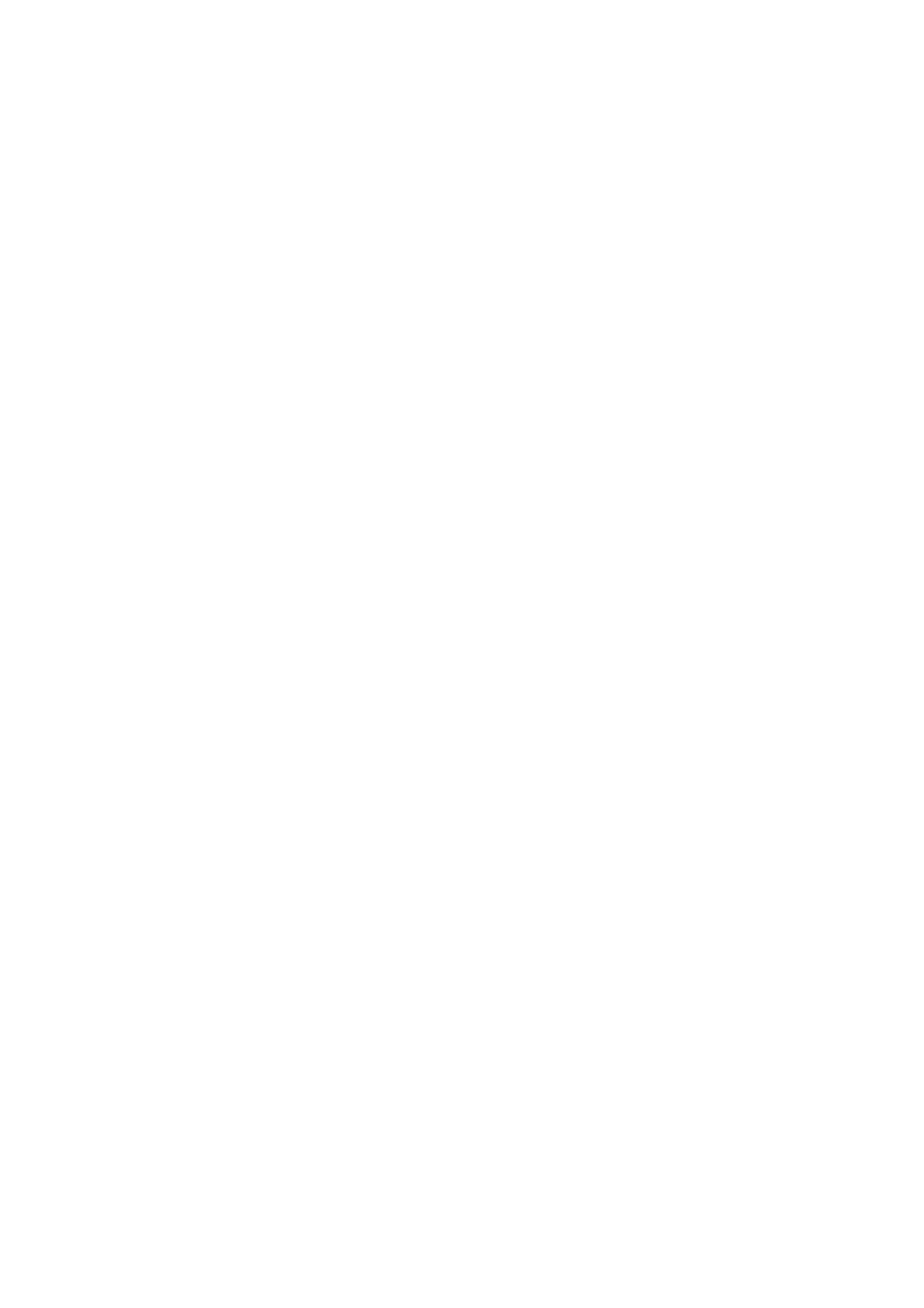| ---- |  |
|------|--|
|      |  |
|      |  |
|      |  |
|      |  |
|      |  |
|      |  |
|      |  |
|      |  |
|      |  |
|      |  |
|      |  |
|      |  |
|      |  |
|      |  |
|      |  |
|      |  |
|      |  |
|      |  |
|      |  |
|      |  |
|      |  |
|      |  |
|      |  |
|      |  |
|      |  |
|      |  |
|      |  |
|      |  |
|      |  |
|      |  |
|      |  |
|      |  |
|      |  |
|      |  |
|      |  |
|      |  |
|      |  |
|      |  |
|      |  |
|      |  |
|      |  |
|      |  |
|      |  |
|      |  |
|      |  |
|      |  |
|      |  |
|      |  |
|      |  |
|      |  |
|      |  |
|      |  |
|      |  |
|      |  |
|      |  |
|      |  |
|      |  |
|      |  |

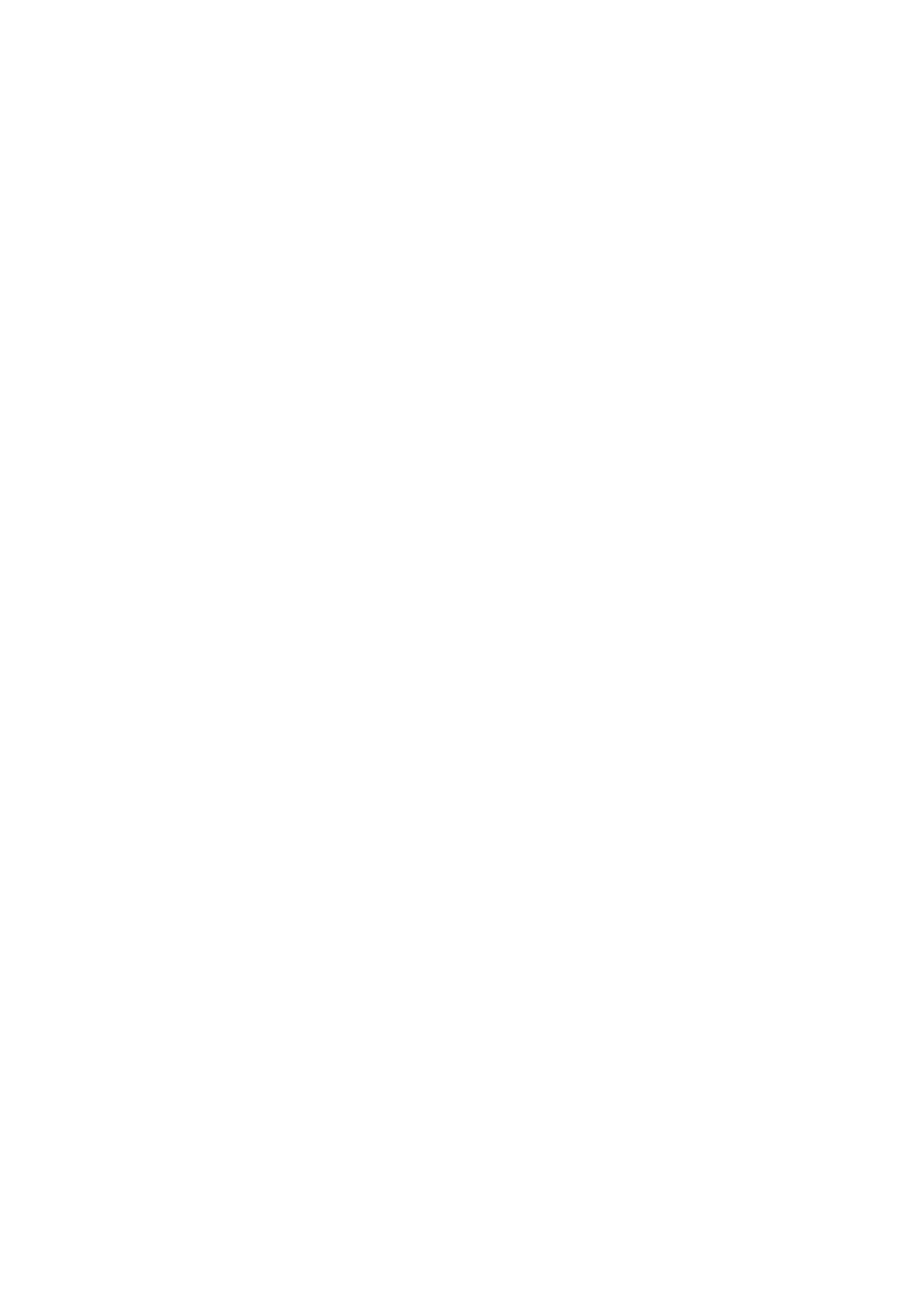| ---- |  |
|------|--|
|      |  |
|      |  |
|      |  |
|      |  |
|      |  |
|      |  |
|      |  |
|      |  |
|      |  |
|      |  |
|      |  |
|      |  |
|      |  |
|      |  |
|      |  |
|      |  |
|      |  |
|      |  |
|      |  |
|      |  |
|      |  |
|      |  |
|      |  |
|      |  |
|      |  |
|      |  |
|      |  |
|      |  |
|      |  |
|      |  |
|      |  |
|      |  |
|      |  |
|      |  |
|      |  |
|      |  |
|      |  |
|      |  |
|      |  |
|      |  |
|      |  |
|      |  |
|      |  |
|      |  |
|      |  |
|      |  |
|      |  |
|      |  |
|      |  |
|      |  |
|      |  |
|      |  |
|      |  |
|      |  |
|      |  |
|      |  |
|      |  |
|      |  |

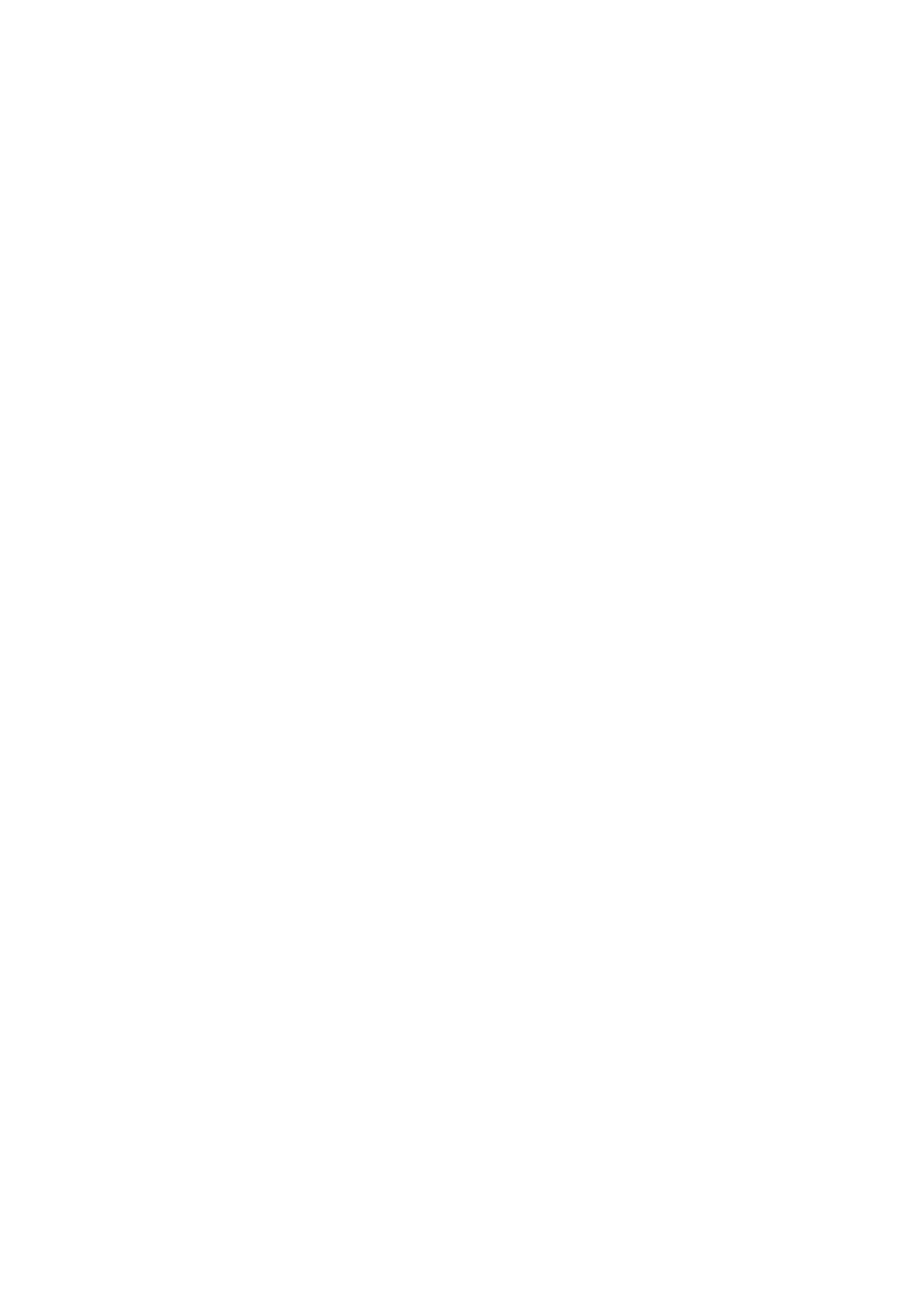| ---- |  |
|------|--|
|      |  |
|      |  |
|      |  |
|      |  |
|      |  |
|      |  |
|      |  |
|      |  |
|      |  |
|      |  |
|      |  |
|      |  |
|      |  |
|      |  |
|      |  |
|      |  |
|      |  |
|      |  |
|      |  |
|      |  |
|      |  |
|      |  |
|      |  |
|      |  |
|      |  |
|      |  |
|      |  |
|      |  |
|      |  |
|      |  |
|      |  |
|      |  |
|      |  |
|      |  |
|      |  |
|      |  |
|      |  |
|      |  |
|      |  |
|      |  |
|      |  |
|      |  |
|      |  |
|      |  |
|      |  |
|      |  |
|      |  |
|      |  |
|      |  |
|      |  |
|      |  |
|      |  |
|      |  |
|      |  |
|      |  |
|      |  |
|      |  |
|      |  |

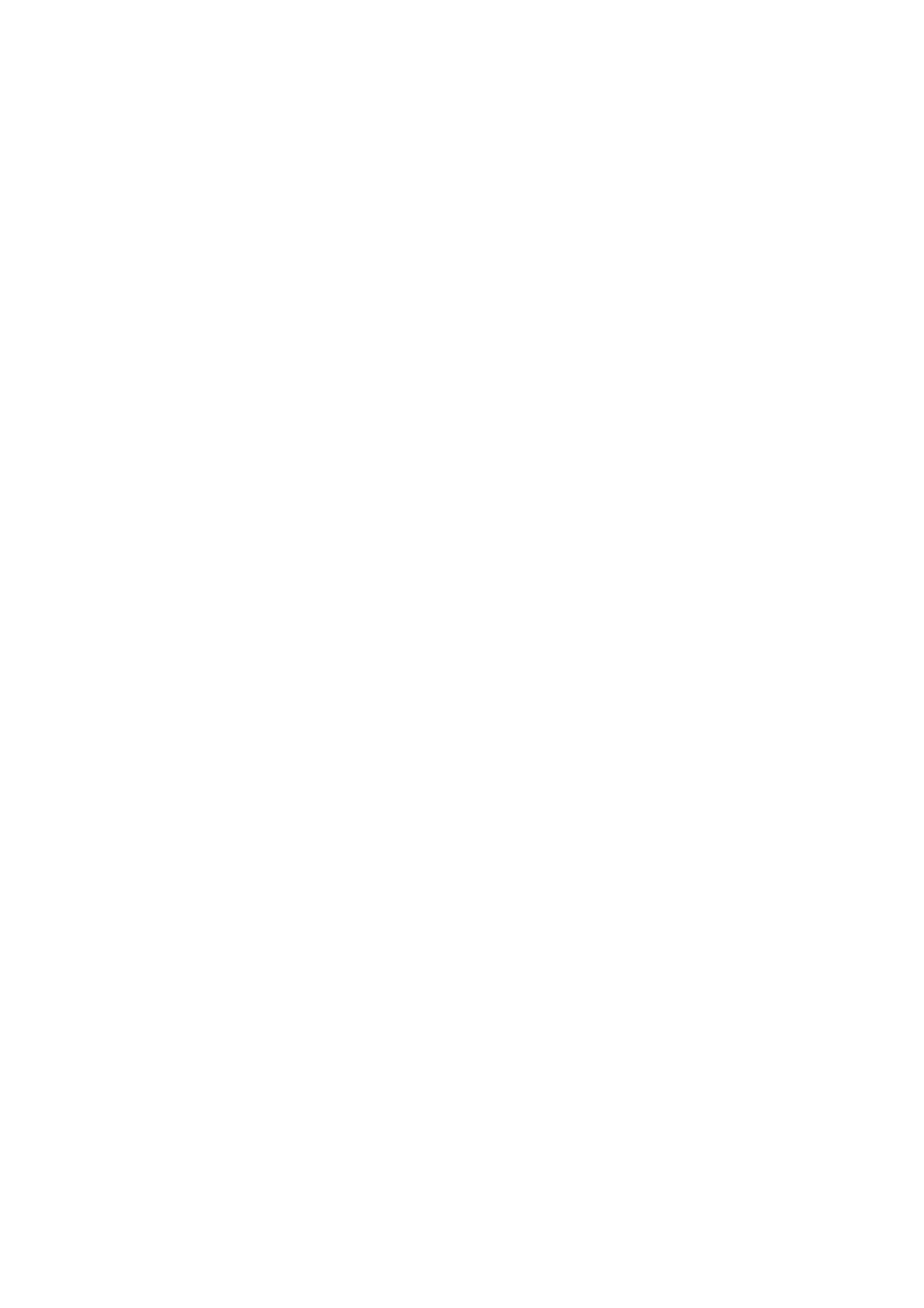| ---- |  |
|------|--|
|      |  |
|      |  |
|      |  |
|      |  |
|      |  |
|      |  |
|      |  |
|      |  |
|      |  |
|      |  |
|      |  |
|      |  |
|      |  |
|      |  |
|      |  |
|      |  |
|      |  |
|      |  |
|      |  |
|      |  |
|      |  |
|      |  |
|      |  |
|      |  |
|      |  |
|      |  |
|      |  |
|      |  |
|      |  |
|      |  |
|      |  |
|      |  |
|      |  |
|      |  |
|      |  |
|      |  |
|      |  |
|      |  |
|      |  |
|      |  |
|      |  |
|      |  |
|      |  |
|      |  |
|      |  |
|      |  |
|      |  |
|      |  |
|      |  |
|      |  |
|      |  |
|      |  |
|      |  |
|      |  |
|      |  |
|      |  |
|      |  |
|      |  |

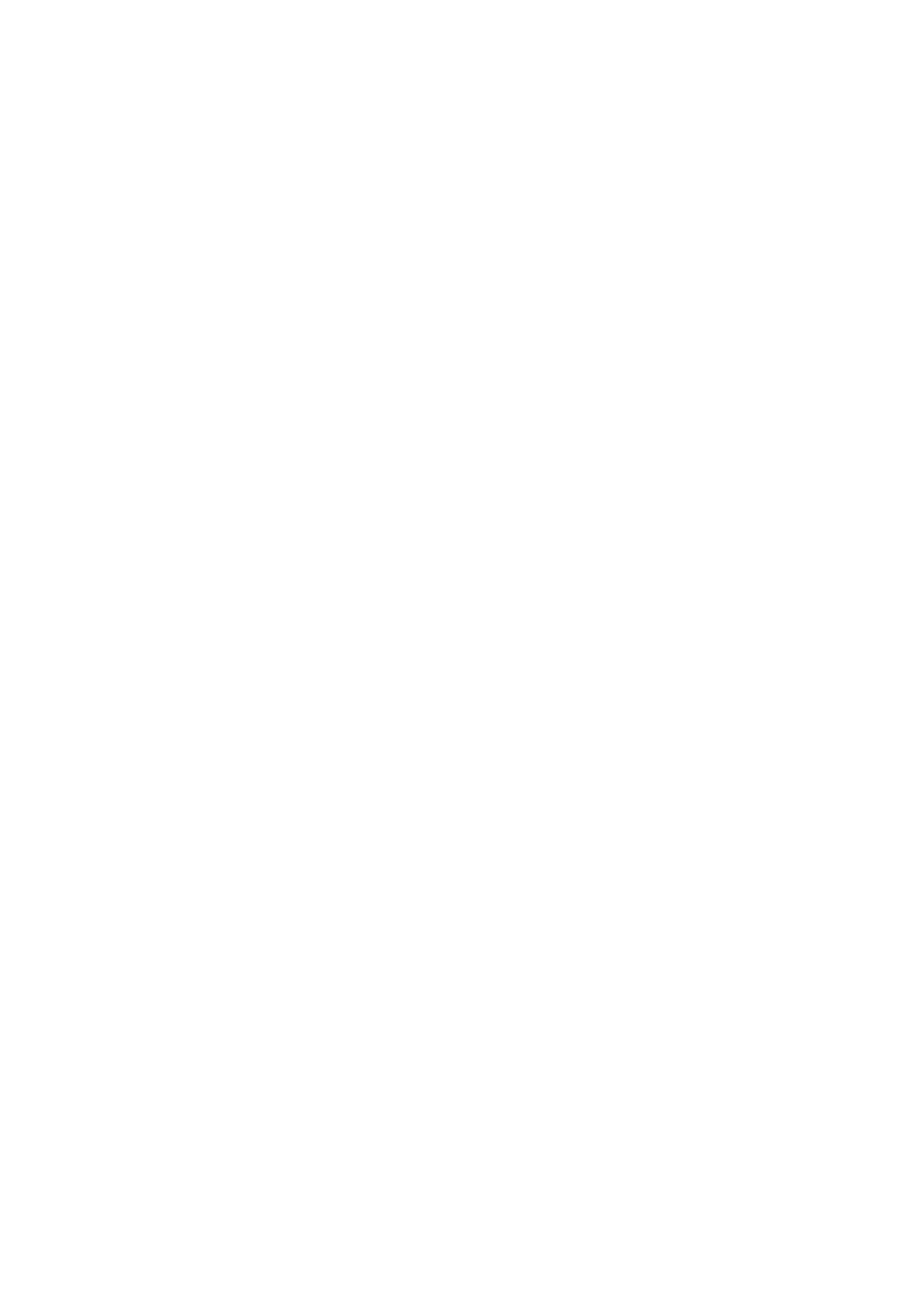| ---- |  |
|------|--|
|      |  |
|      |  |
|      |  |
|      |  |
|      |  |
|      |  |
|      |  |
|      |  |
|      |  |
|      |  |
|      |  |
|      |  |
|      |  |
|      |  |
|      |  |
|      |  |
|      |  |
|      |  |
|      |  |
|      |  |
|      |  |
|      |  |
|      |  |
|      |  |
|      |  |
|      |  |
|      |  |
|      |  |
|      |  |
|      |  |
|      |  |
|      |  |
|      |  |
|      |  |
|      |  |
|      |  |
|      |  |
|      |  |
|      |  |
|      |  |
|      |  |
|      |  |
|      |  |
|      |  |
|      |  |
|      |  |
|      |  |
|      |  |
|      |  |
|      |  |
|      |  |
|      |  |
|      |  |
|      |  |
|      |  |
|      |  |
|      |  |
|      |  |

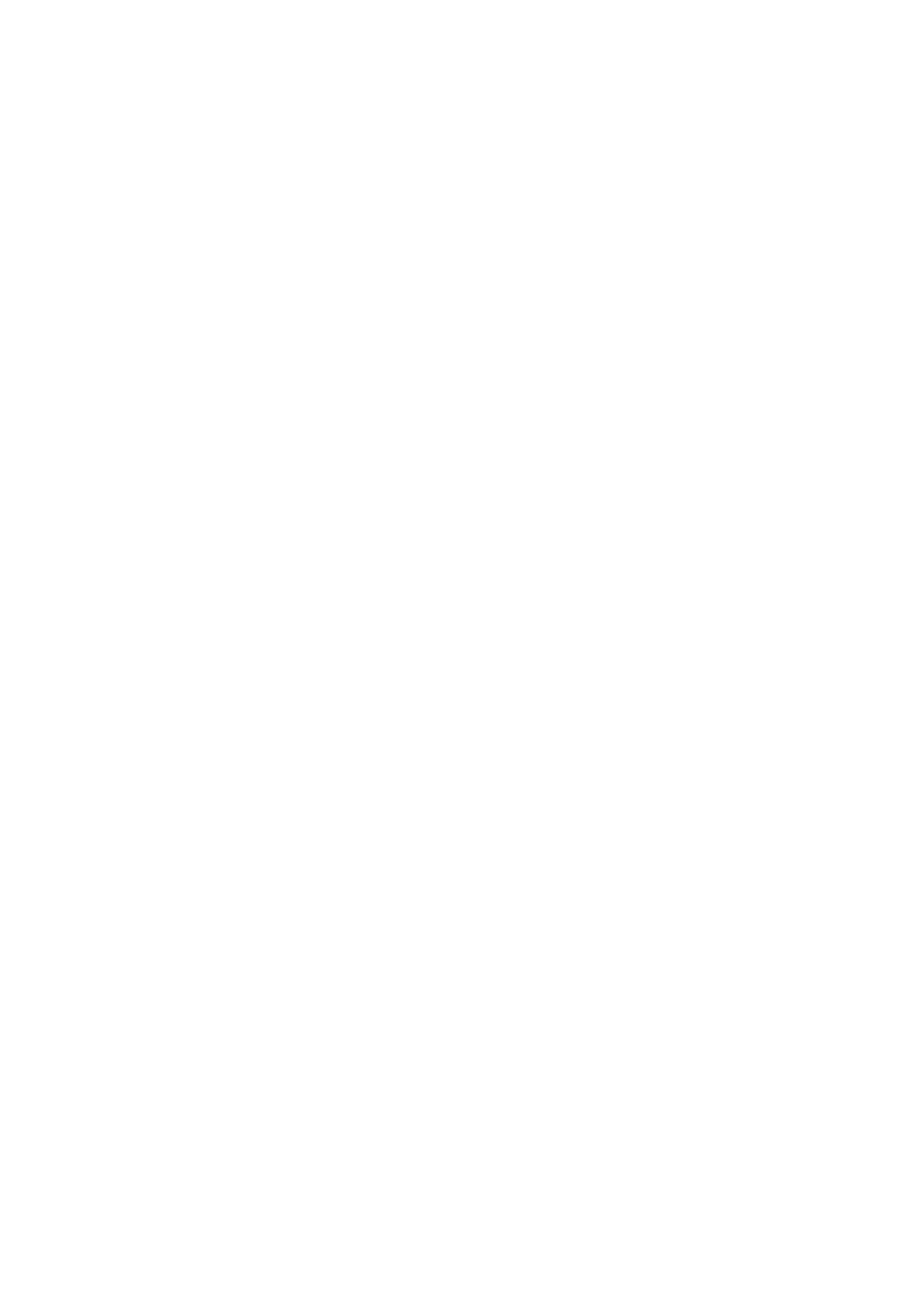| ---- |  |
|------|--|
|      |  |
|      |  |
|      |  |
|      |  |
|      |  |
|      |  |
|      |  |
|      |  |
|      |  |
|      |  |
|      |  |
|      |  |
|      |  |
|      |  |
|      |  |
|      |  |
|      |  |
|      |  |
|      |  |
|      |  |
|      |  |
|      |  |
|      |  |
|      |  |
|      |  |
|      |  |
|      |  |
|      |  |
|      |  |
|      |  |
|      |  |
|      |  |
|      |  |
|      |  |
|      |  |
|      |  |
|      |  |
|      |  |
|      |  |
|      |  |
|      |  |
|      |  |
|      |  |
|      |  |
|      |  |
|      |  |
|      |  |
|      |  |
|      |  |
|      |  |
|      |  |
|      |  |
|      |  |
|      |  |
|      |  |
|      |  |
|      |  |
|      |  |

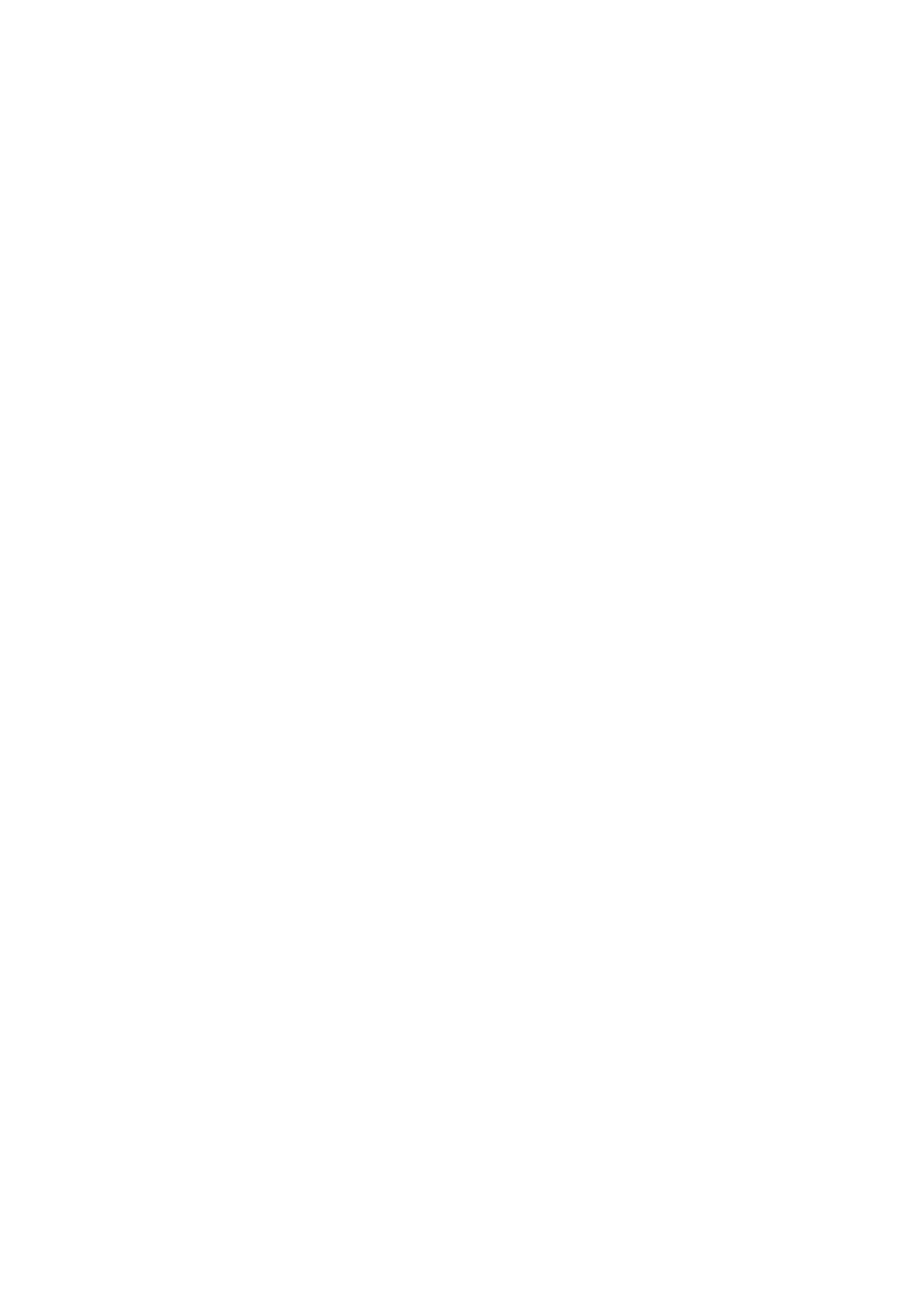| ---- |  |
|------|--|
|      |  |
|      |  |
|      |  |
|      |  |
|      |  |
|      |  |
|      |  |
|      |  |
|      |  |
|      |  |
|      |  |
|      |  |
|      |  |
|      |  |
|      |  |
|      |  |
|      |  |
|      |  |
|      |  |
|      |  |
|      |  |
|      |  |
|      |  |
|      |  |
|      |  |
|      |  |
|      |  |
|      |  |
|      |  |
|      |  |
|      |  |
|      |  |
|      |  |
|      |  |
|      |  |
|      |  |
|      |  |
|      |  |
|      |  |
|      |  |
|      |  |
|      |  |
|      |  |
|      |  |
|      |  |
|      |  |
|      |  |
|      |  |
|      |  |
|      |  |
|      |  |
|      |  |
|      |  |
|      |  |
|      |  |
|      |  |
|      |  |
|      |  |

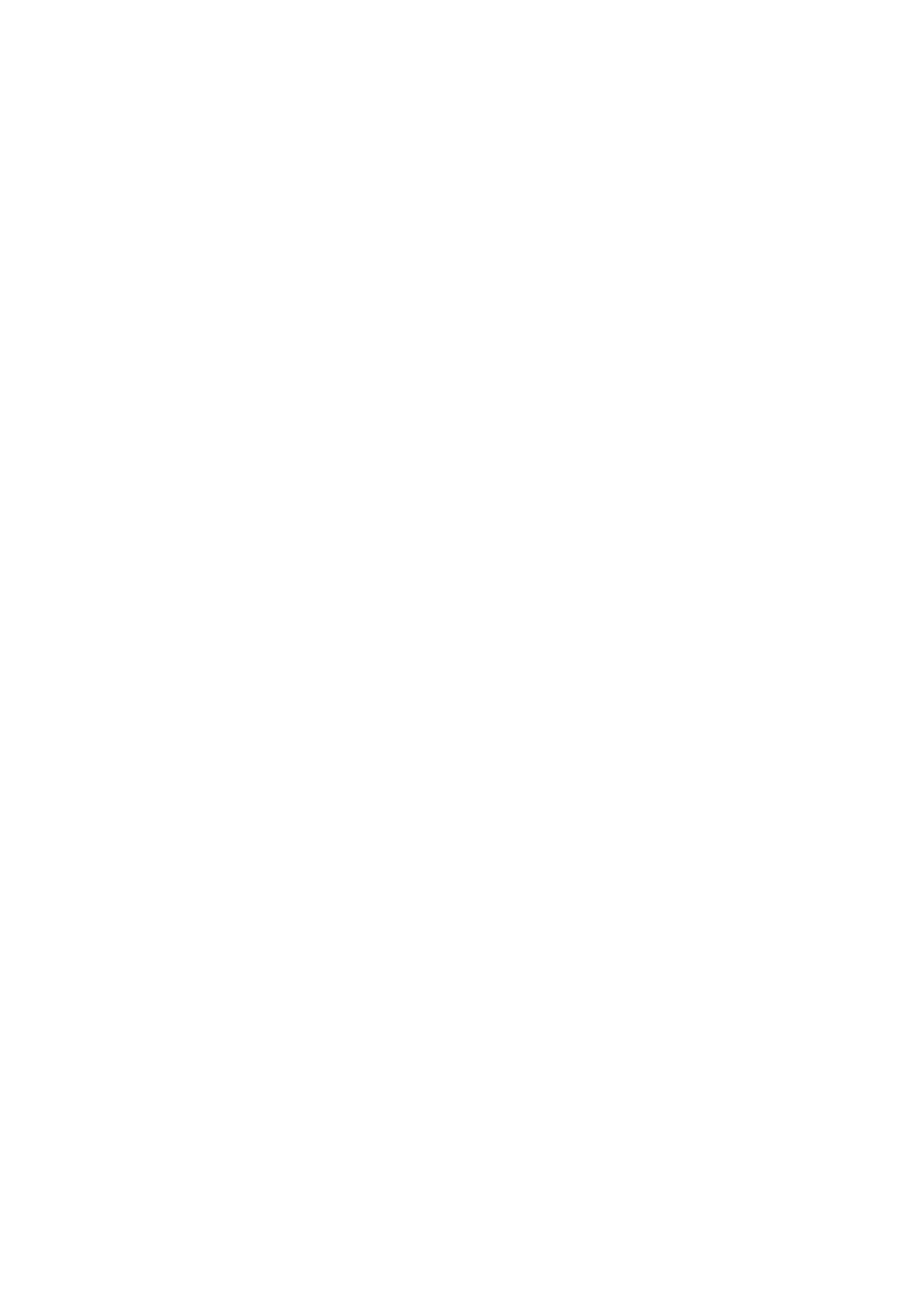| ---- |  |
|------|--|
|      |  |
|      |  |
|      |  |
|      |  |
|      |  |
|      |  |
|      |  |
|      |  |
|      |  |
|      |  |
|      |  |
|      |  |
|      |  |
|      |  |
|      |  |
|      |  |
|      |  |
|      |  |
|      |  |
|      |  |
|      |  |
|      |  |
|      |  |
|      |  |
|      |  |
|      |  |
|      |  |
|      |  |
|      |  |
|      |  |
|      |  |
|      |  |
|      |  |
|      |  |
|      |  |
|      |  |
|      |  |
|      |  |
|      |  |
|      |  |
|      |  |
|      |  |
|      |  |
|      |  |
|      |  |
|      |  |
|      |  |
|      |  |
|      |  |
|      |  |
|      |  |
|      |  |
|      |  |
|      |  |
|      |  |
|      |  |
|      |  |
|      |  |

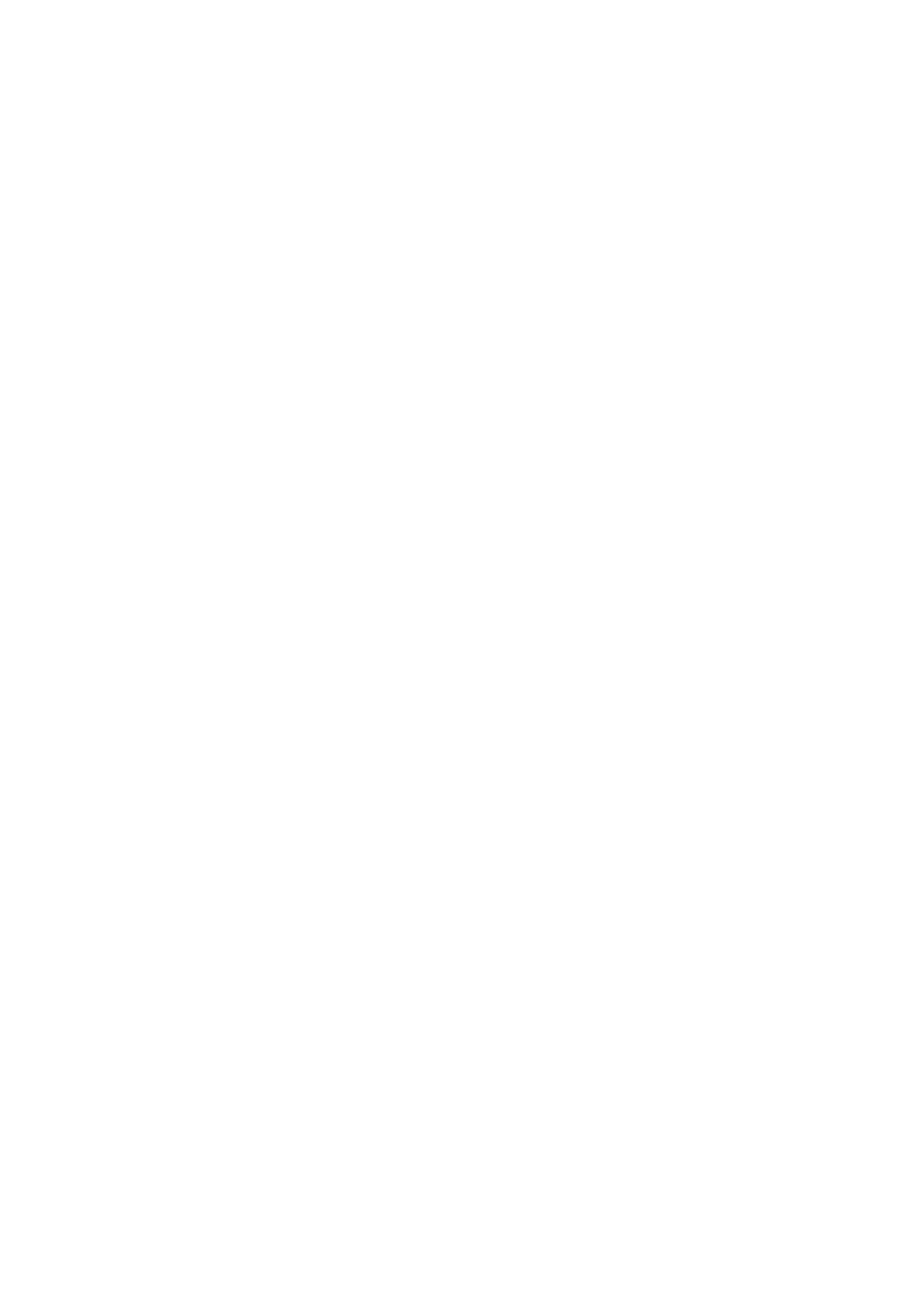| ---- |  |
|------|--|
|      |  |
|      |  |
|      |  |
|      |  |
|      |  |
|      |  |
|      |  |
|      |  |
|      |  |
|      |  |
|      |  |
|      |  |
|      |  |
|      |  |
|      |  |
|      |  |
|      |  |
|      |  |
|      |  |
|      |  |
|      |  |
|      |  |
|      |  |
|      |  |
|      |  |
|      |  |
|      |  |
|      |  |
|      |  |
|      |  |
|      |  |
|      |  |
|      |  |
|      |  |
|      |  |
|      |  |
|      |  |
|      |  |
|      |  |
|      |  |
|      |  |
|      |  |
|      |  |
|      |  |
|      |  |
|      |  |
|      |  |
|      |  |
|      |  |
|      |  |
|      |  |
|      |  |
|      |  |
|      |  |
|      |  |
|      |  |
|      |  |
|      |  |

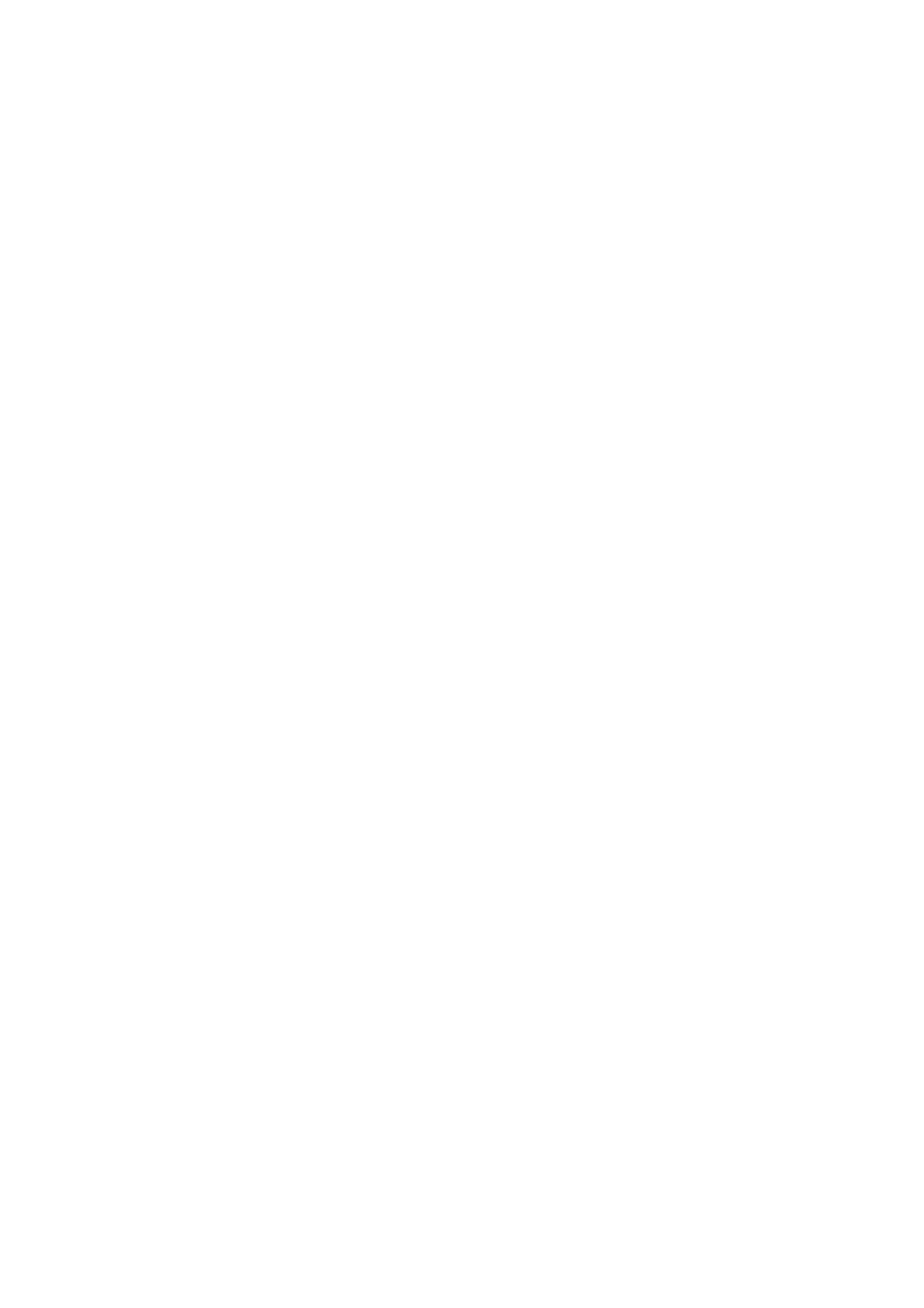| ---- |  |
|------|--|
|      |  |
|      |  |
|      |  |
|      |  |
|      |  |
|      |  |
|      |  |
|      |  |
|      |  |
|      |  |
|      |  |
|      |  |
|      |  |
|      |  |
|      |  |
|      |  |
|      |  |
|      |  |
|      |  |
|      |  |
|      |  |
|      |  |
|      |  |
|      |  |
|      |  |
|      |  |
|      |  |
|      |  |
|      |  |
|      |  |
|      |  |
|      |  |
|      |  |
|      |  |
|      |  |
|      |  |
|      |  |
|      |  |
|      |  |
|      |  |
|      |  |
|      |  |
|      |  |
|      |  |
|      |  |
|      |  |
|      |  |
|      |  |
|      |  |
|      |  |
|      |  |
|      |  |
|      |  |
|      |  |
|      |  |
|      |  |
|      |  |
|      |  |

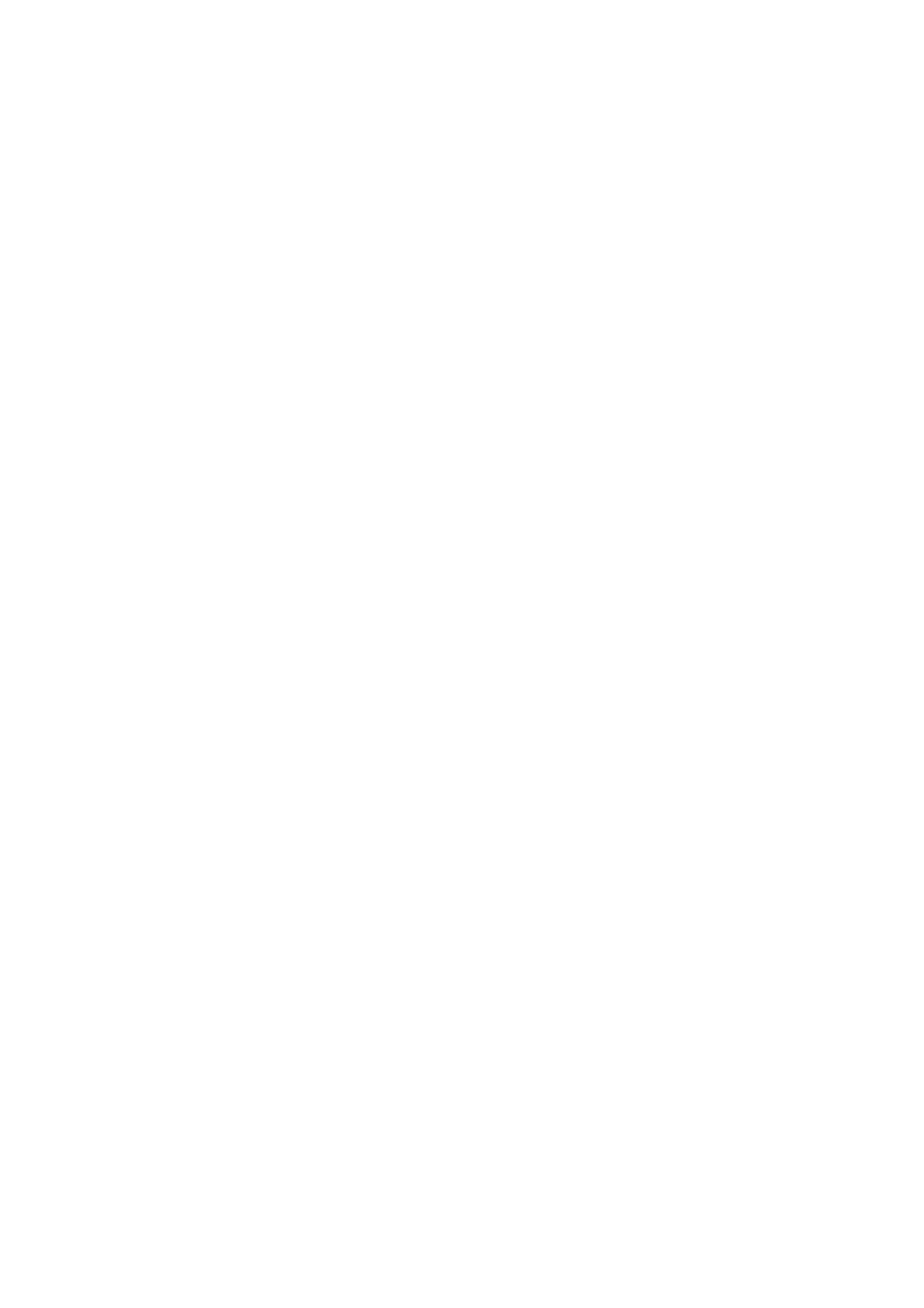| ---- |  |
|------|--|
|      |  |
|      |  |
|      |  |
|      |  |
|      |  |
|      |  |
|      |  |
|      |  |
|      |  |
|      |  |
|      |  |
|      |  |
|      |  |
|      |  |
|      |  |
|      |  |
|      |  |
|      |  |
|      |  |
|      |  |
|      |  |
|      |  |
|      |  |
|      |  |
|      |  |
|      |  |
|      |  |
|      |  |
|      |  |
|      |  |
|      |  |
|      |  |
|      |  |
|      |  |
|      |  |
|      |  |
|      |  |
|      |  |
|      |  |
|      |  |
|      |  |
|      |  |
|      |  |
|      |  |
|      |  |
|      |  |
|      |  |
|      |  |
|      |  |
|      |  |
|      |  |
|      |  |
|      |  |
|      |  |
|      |  |
|      |  |
|      |  |
|      |  |

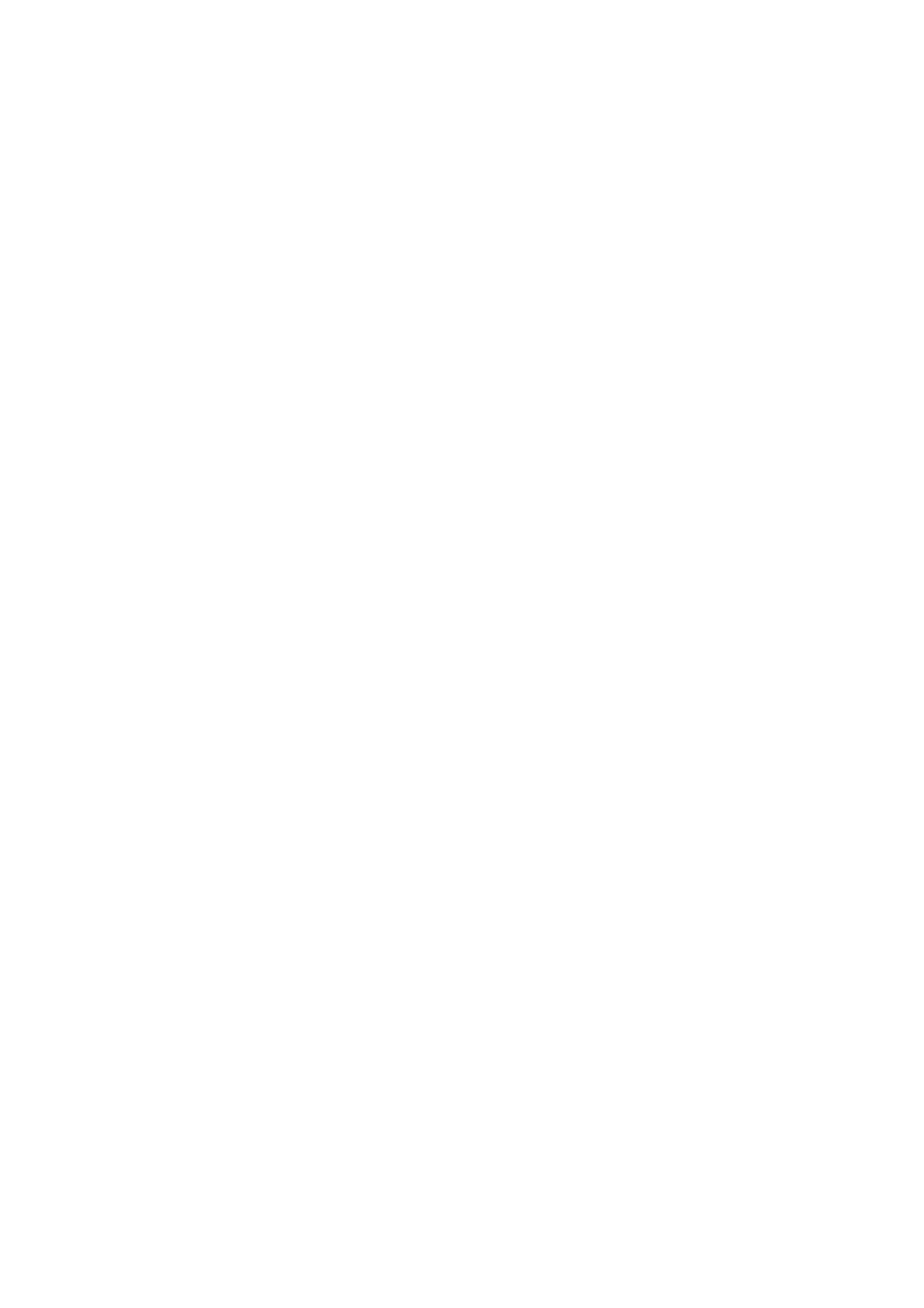| ---- |  |
|------|--|
|      |  |
|      |  |
|      |  |
|      |  |
|      |  |
|      |  |
|      |  |
|      |  |
|      |  |
|      |  |
|      |  |
|      |  |
|      |  |
|      |  |
|      |  |
|      |  |
|      |  |
|      |  |
|      |  |
|      |  |
|      |  |
|      |  |
|      |  |
|      |  |
|      |  |
|      |  |
|      |  |
|      |  |
|      |  |
|      |  |
|      |  |
|      |  |
|      |  |
|      |  |
|      |  |
|      |  |
|      |  |
|      |  |
|      |  |
|      |  |
|      |  |
|      |  |
|      |  |
|      |  |
|      |  |
|      |  |
|      |  |
|      |  |
|      |  |
|      |  |
|      |  |
|      |  |
|      |  |
|      |  |
|      |  |
|      |  |
|      |  |
|      |  |

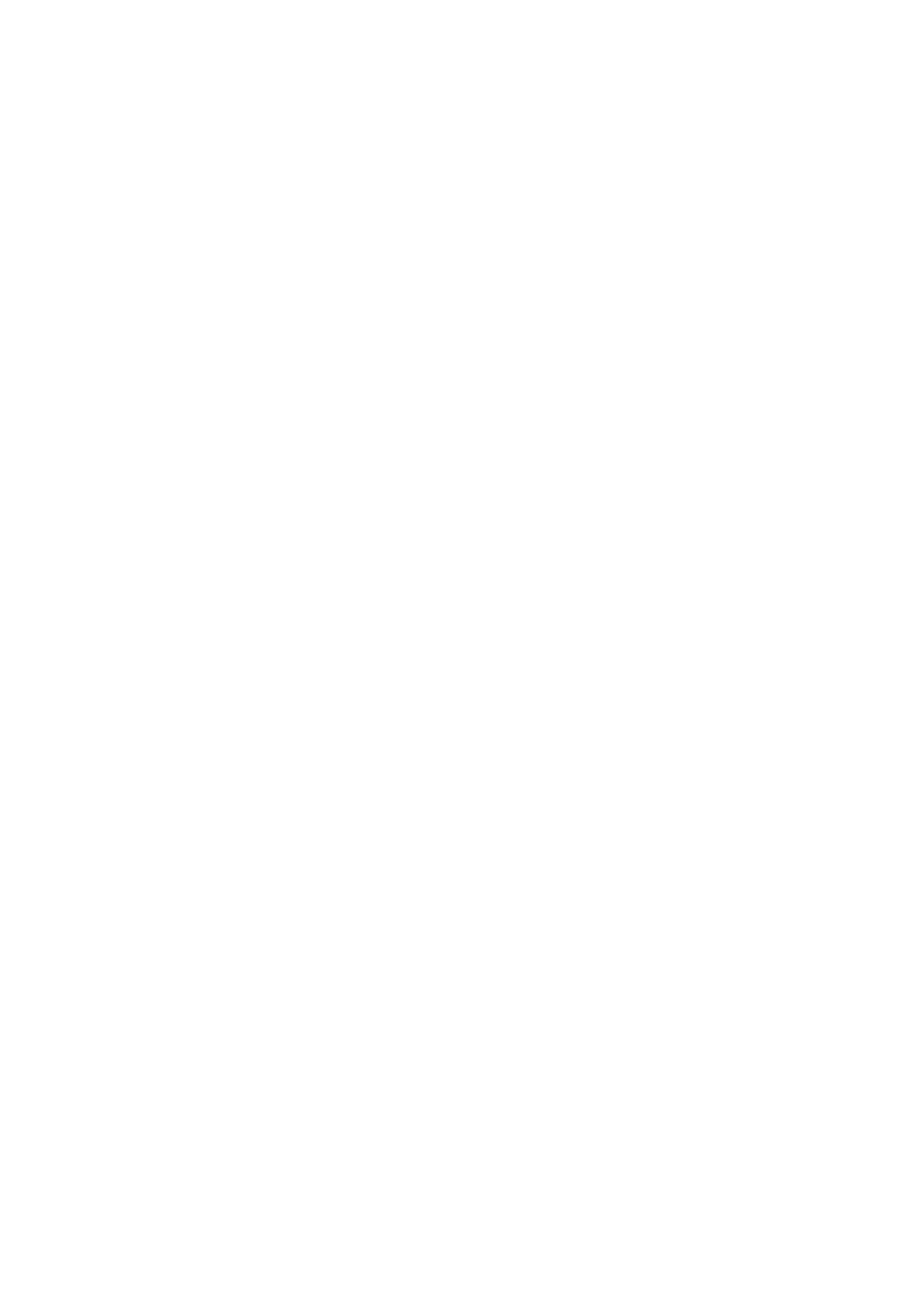| ---- |  |
|------|--|
|      |  |
|      |  |
|      |  |
|      |  |
|      |  |
|      |  |
|      |  |
|      |  |
|      |  |
|      |  |
|      |  |
|      |  |
|      |  |
|      |  |
|      |  |
|      |  |
|      |  |
|      |  |
|      |  |
|      |  |
|      |  |
|      |  |
|      |  |
|      |  |
|      |  |
|      |  |
|      |  |
|      |  |
|      |  |
|      |  |
|      |  |
|      |  |
|      |  |
|      |  |
|      |  |
|      |  |
|      |  |
|      |  |
|      |  |
|      |  |
|      |  |
|      |  |
|      |  |
|      |  |
|      |  |
|      |  |
|      |  |
|      |  |
|      |  |
|      |  |
|      |  |
|      |  |
|      |  |
|      |  |
|      |  |
|      |  |
|      |  |
|      |  |

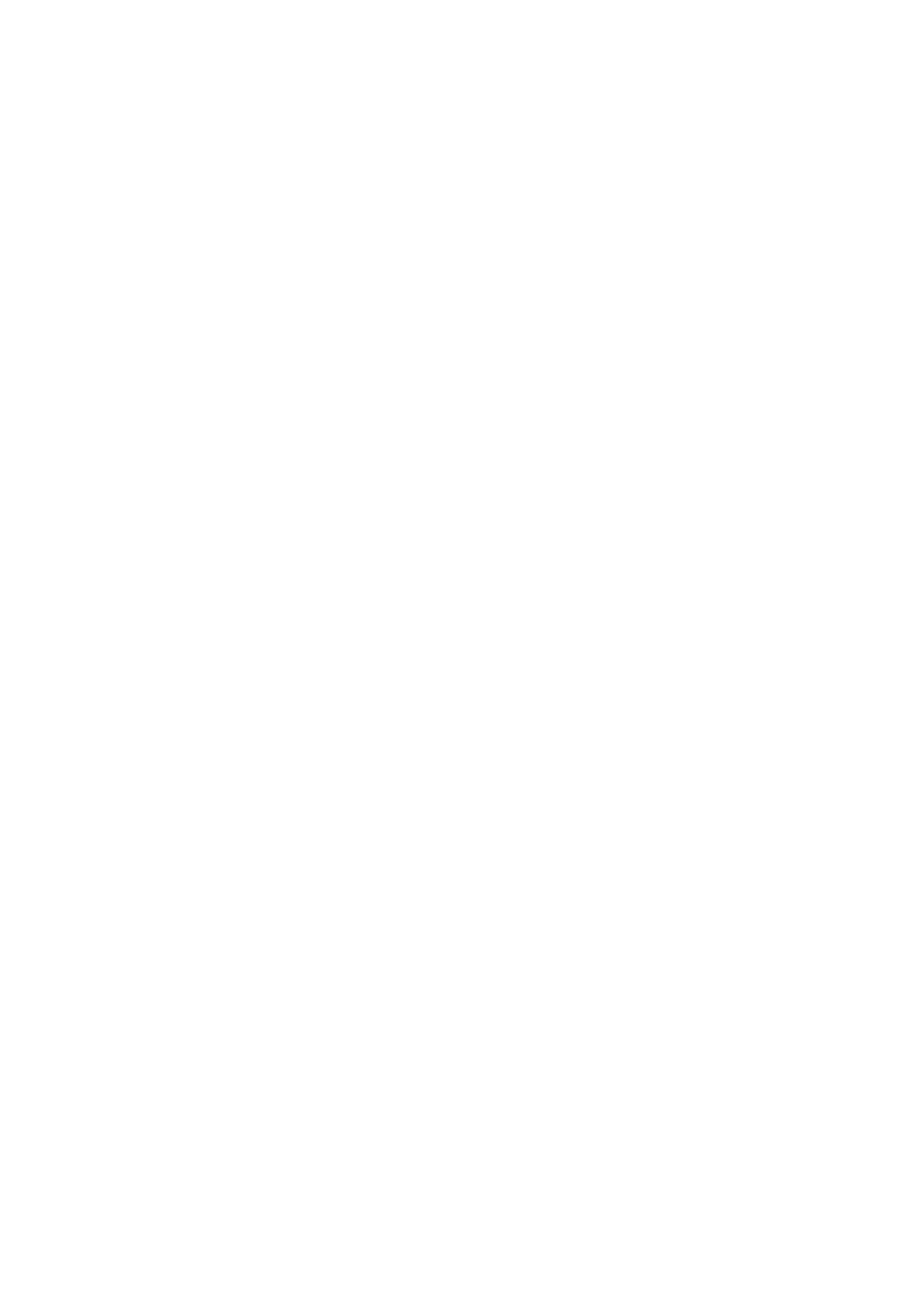| ---- |  |
|------|--|
|      |  |
|      |  |
|      |  |
|      |  |
|      |  |
|      |  |
|      |  |
|      |  |
|      |  |
|      |  |
|      |  |
|      |  |
|      |  |
|      |  |
|      |  |
|      |  |
|      |  |
|      |  |
|      |  |
|      |  |
|      |  |
|      |  |
|      |  |
|      |  |
|      |  |
|      |  |
|      |  |
|      |  |
|      |  |
|      |  |
|      |  |
|      |  |
|      |  |
|      |  |
|      |  |
|      |  |
|      |  |
|      |  |
|      |  |
|      |  |
|      |  |
|      |  |
|      |  |
|      |  |
|      |  |
|      |  |
|      |  |
|      |  |
|      |  |
|      |  |
|      |  |
|      |  |
|      |  |
|      |  |
|      |  |
|      |  |
|      |  |
|      |  |

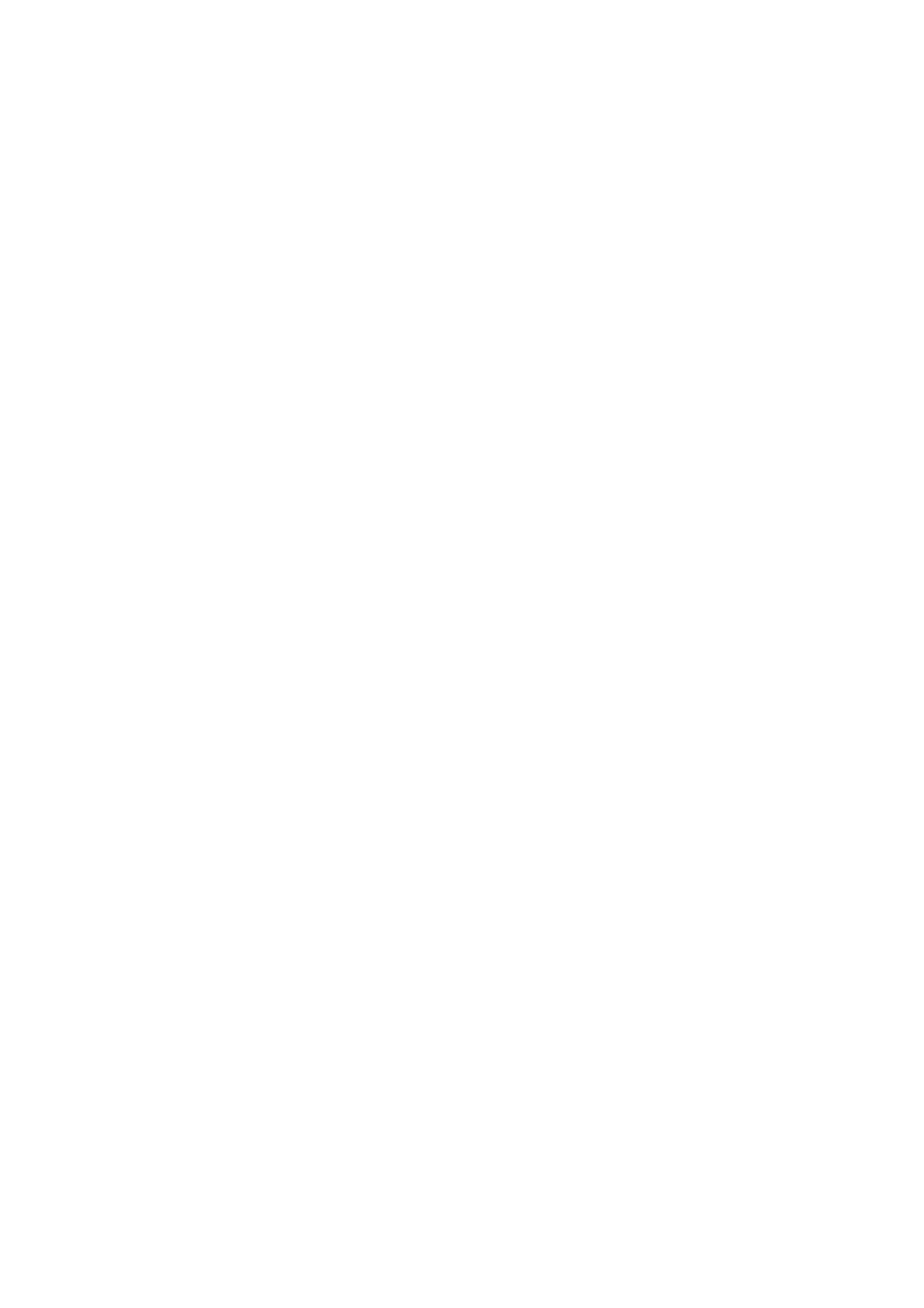| ---- |  |
|------|--|
|      |  |
|      |  |
|      |  |
|      |  |
|      |  |
|      |  |
|      |  |
|      |  |
|      |  |
|      |  |
|      |  |
|      |  |
|      |  |
|      |  |
|      |  |
|      |  |
|      |  |
|      |  |
|      |  |
|      |  |
|      |  |
|      |  |
|      |  |
|      |  |
|      |  |
|      |  |
|      |  |
|      |  |
|      |  |
|      |  |
|      |  |
|      |  |
|      |  |
|      |  |
|      |  |
|      |  |
|      |  |
|      |  |
|      |  |
|      |  |
|      |  |
|      |  |
|      |  |
|      |  |
|      |  |
|      |  |
|      |  |
|      |  |
|      |  |
|      |  |
|      |  |
|      |  |
|      |  |
|      |  |
|      |  |
|      |  |
|      |  |
|      |  |

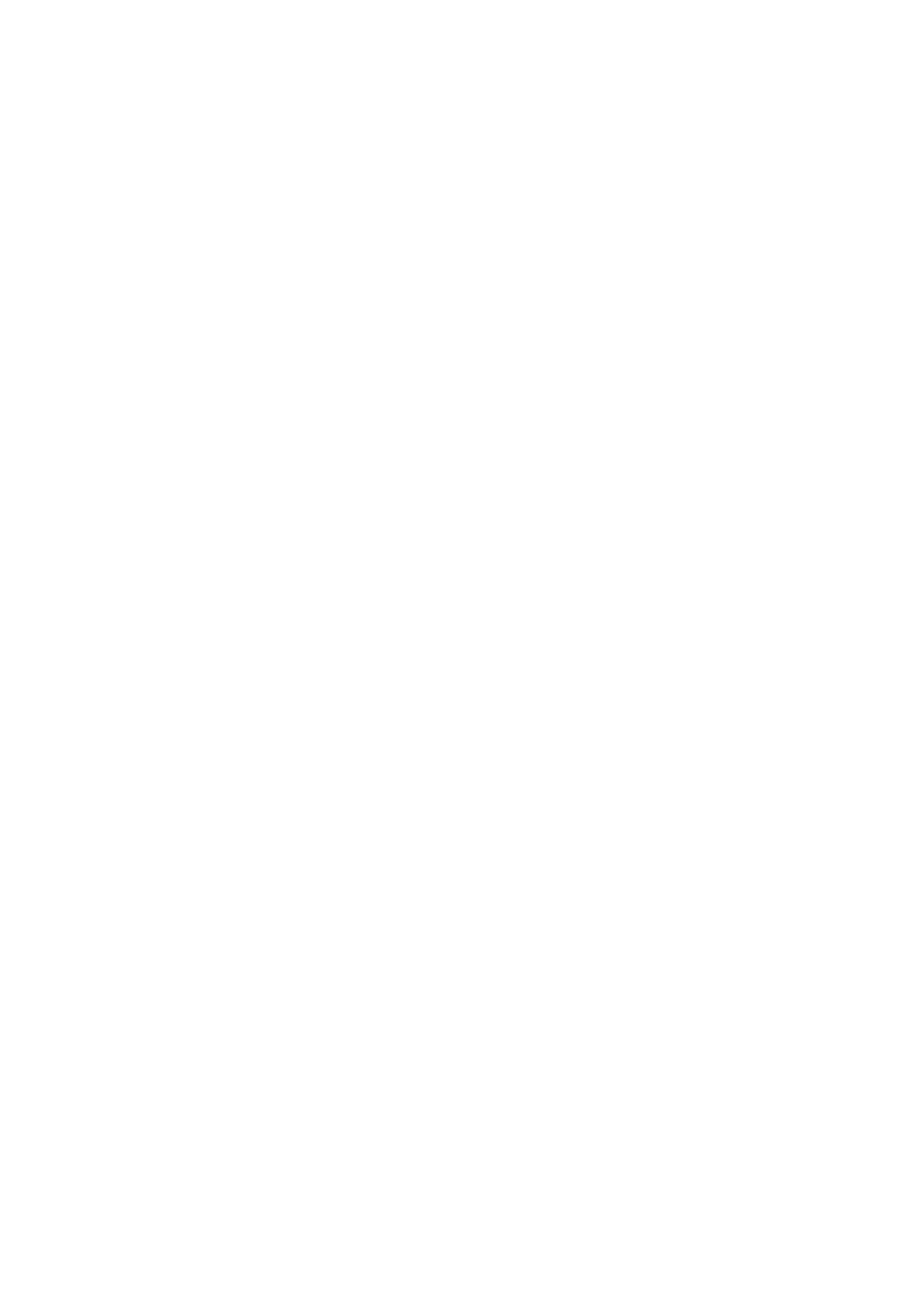| ---- |  |
|------|--|
|      |  |
|      |  |
|      |  |
|      |  |
|      |  |
|      |  |
|      |  |
|      |  |
|      |  |
|      |  |
|      |  |
|      |  |
|      |  |
|      |  |
|      |  |
|      |  |
|      |  |
|      |  |
|      |  |
|      |  |
|      |  |
|      |  |
|      |  |
|      |  |
|      |  |
|      |  |
|      |  |
|      |  |
|      |  |
|      |  |
|      |  |
|      |  |
|      |  |
|      |  |
|      |  |
|      |  |
|      |  |
|      |  |
|      |  |
|      |  |
|      |  |
|      |  |
|      |  |
|      |  |
|      |  |
|      |  |
|      |  |
|      |  |
|      |  |
|      |  |
|      |  |
|      |  |
|      |  |
|      |  |
|      |  |
|      |  |
|      |  |
|      |  |